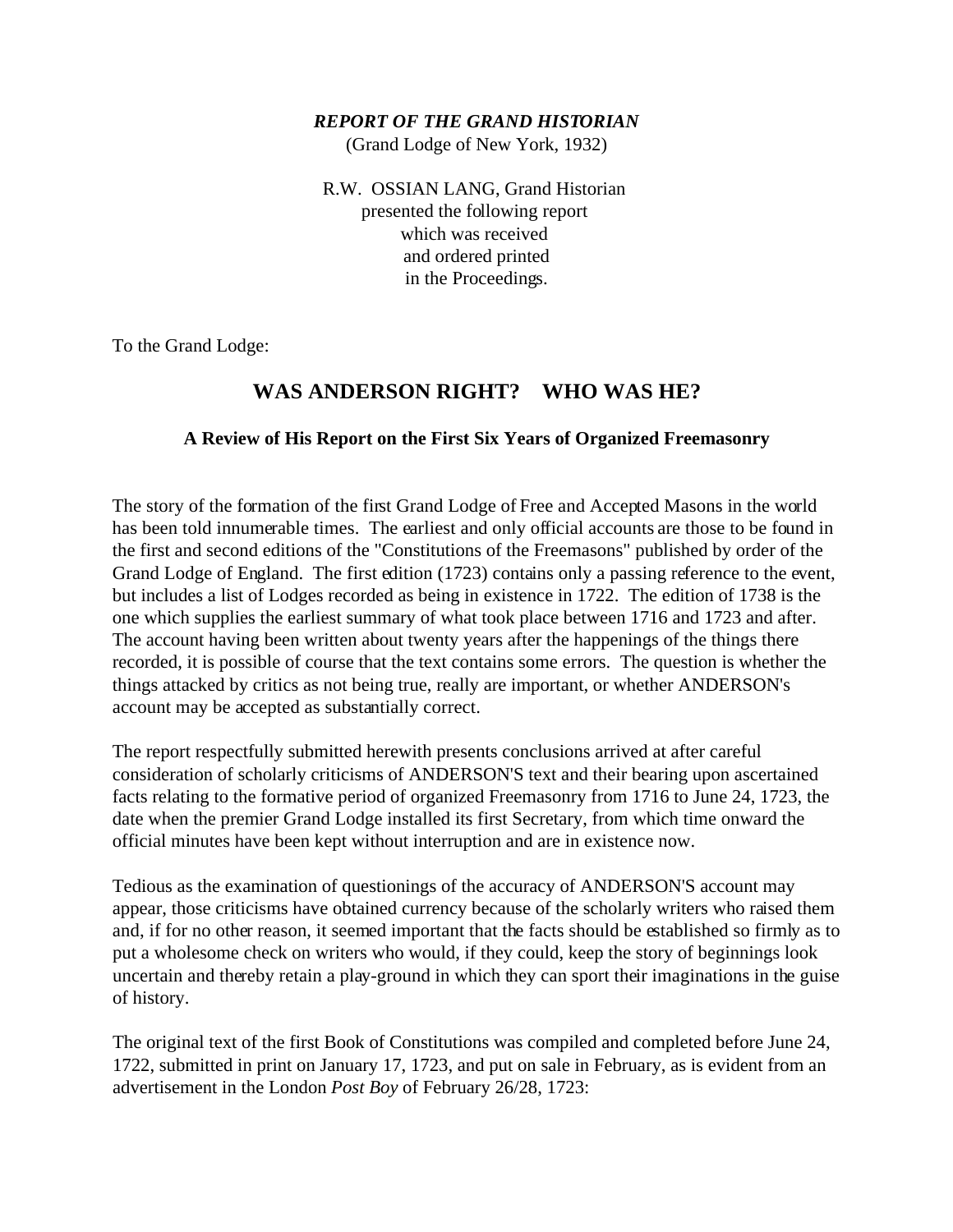### "THIS DAY IS PUBLISH'D

The CONSTITUTION of the FREE-MASONS. Containing the History, Charges, Regulations, &c., of that most Ancient and Right Worshipful Fraternity, for the use of the Lodges. Dedicated to his Grace THE DUKE OF MONTAGU the last Grand Master, by Order of his Grace THE DUKE OF WHARTON the present Grand Master authorized by the Grand Lodge of Masters and Wardens at the Quarterly Communication. Order'd to be publish'd and recommended to the Brethren by the Grand Master and his Deputy. Printed in the Year of Masonry 5723; of our Lord 1723. Sold by J. Senex and J. Hooke, both over against S. Dunstan's Church in Fleetstreet.

The first edition has only one reference to beginnings, and that is rather vague:

 And now the Freeborn British Nations, disentangled from foreign and civil Wars, and enjoying the good Fruits of Peace and Liberty, having of late much indulg'd their happy Genius for Masonry of every sort, and reviv'd the *drooping Lodges of London,* this fair Metropolis flourisheth,as well as other Parts, with several worthy particular Lodges, that have a quarterly Communication, and an annual grand Assembly, wherein the Forms and Usages of the most ancient and worshipful Fraternity are wisely propagated, and the Royal Art duly cultivated, and the Cement of the Brotherhood preserv'd; so that the whole Body resembles a well built Arch; several Noblemen and Gentlemen of the best Rank, with Clergymen and learned Scholars of most Professions and Denominations, having frankly join'd and submitted to take the Charges, and to wear the Badges of a Free and Accepted Mason, under our present worthy Grand-Master, the most noble PRINCE JOHN DUKE OF MONTAGUE.

ANDERSON himself appeared in Grand Lodge for the first time in September 1721, and so could have had no share in the shaping of the organization before that time. One point of special interest in the cited statement is that-

"Several worthy particular Lodges have a quarterly Communication, and an annual Grand Assembly."

Nothing is said of a Grand Lodge.

In a second edition of the Book of Constitutions (1739), he supplies considerable detail, but hardly any reference therein given as to matters antedating 1723, has gone unchallenged. His "carelessness" here has been severely criticized, and not always justly. ANDERSON, it Must be remembered, had to depend almost entirely on hearsay. Details of what took place, before THE DUKE OF MONTAGU became Grand Master, probably were supplied by his friend JACOB LAMBELL (or LAMBALL), a carpenter, who attended the First Assembly, on John Baptist Day in 1717, and retained his membership in the Craft for many years thereafter.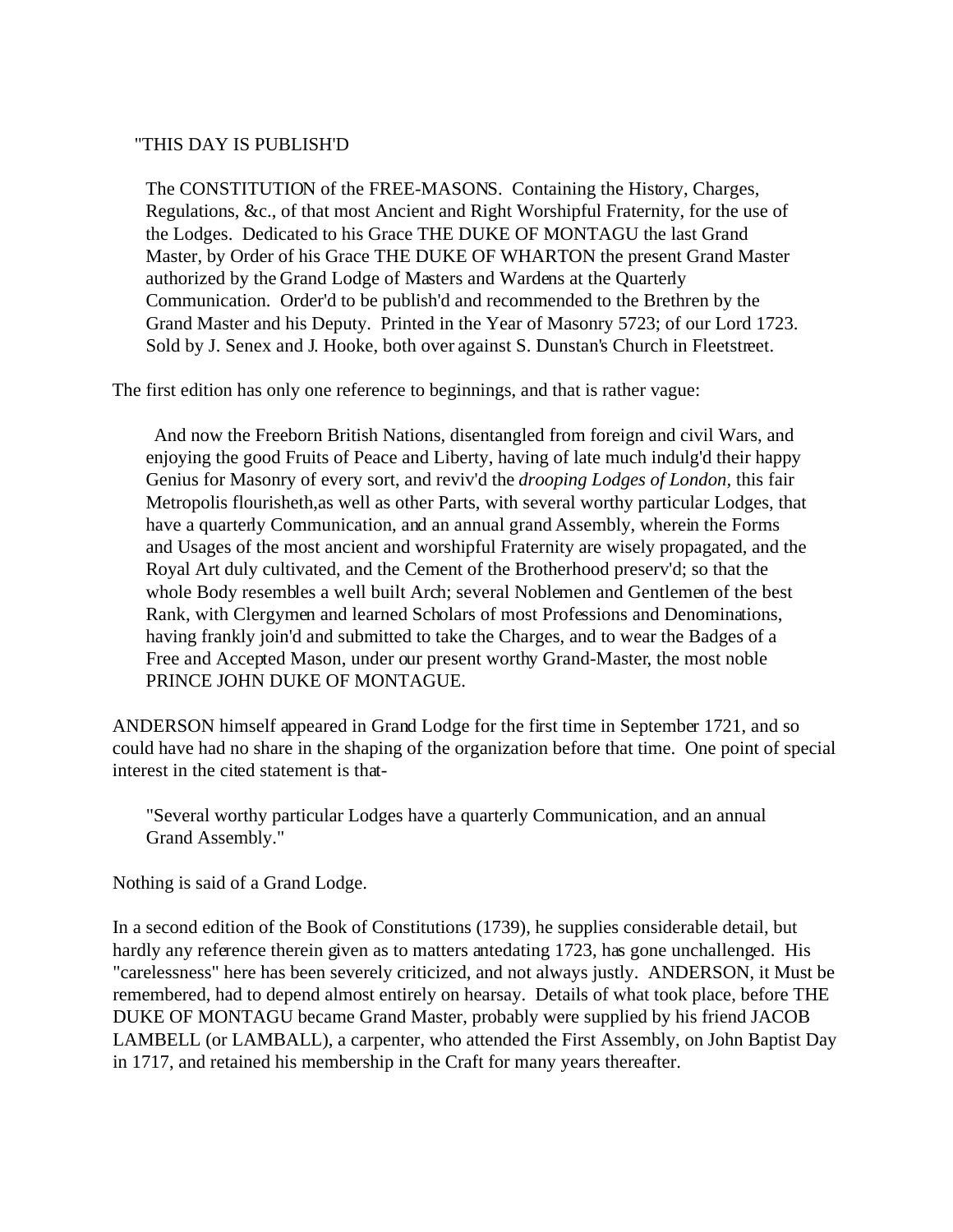Having suffered serious financial losses in the bursting of the South Sea Bubble, in 1720, ANDERSON sought to supply his wants by compilations for which there might be a profitable market. If in his recital of events he gave rather free rein to his imagination where there was a hiatus, he did no more than a host of others have done after him, when the object was to write Masonic History. In ANDERSON's defence we at least can say that he was the pioneer in the field and had nothing to guide him. Moreover, no really serious harm has been done to the reputation of the Craft, which is something that can not be said in behalf of later uncritical writers with abundant opportunity near at hand to get at the truth.

It is well to bear these things in mind when reading, for example, LIONEL VIBERT'S paper on "Anderson's Constitutions of 1723," originally prepared for the Quatuor Coronati Lodge of London, in 1723, and since republished in book form; or Bro. DR. WILIIELM BEGEMANN'S monumental work on Freemasonry in England, who first formulated the various strictures repeated by the former distinguished historiographer.

Without ANDERSON's account of what occurred between 1716 and the time of the first appointment of a Secretary to Grand Lodge, on June 24, 1723, we should have next to nothing to turn to for light concerning the earliest beginnings of Freemasonry, except stray newspaper items and a few diary notations and letters. If the men who had been active participants in the events recited by ANDERSON in the Constitutions of 1738, and were yet alive, found no fault with his chronicle, there would appear to be no reasonable ground for taking him to task now.

The newspaper items collected by SIR ALFRED ROBBINS and published in volume XXII of the Transactions of the Lodge Quatuor Coronati; DR. STUKELEY's Diaries and Letters, containing references to Masonic doings in London from January 6, 1721, onward, which GOULD extracted and read to the Lodge Q. C. on July 23, 1893; and various notes found in other contemporary publications, supply correctives for anything which may be found amiss in ANDERSON or is not included in his chronicle. After all is said and done, we shall find that his chief fault, if it is a fault, is that he was inclined to picture conditions in too rosy a light. For my own part I feel that Freemasonry owes to JAMES ANDERSON a greater debt of gratitude than to any other men of the early days, except perhaps DESAGULIERs and PAYNE.

The chronicle of Masonic events from the formation of the premier Grand Lodge, in 1717, to the beginning of the first official minutes, in 1723, as it is set down by ANDERSON in his Constitutions of 1739, has been reprinted many times as the Official History of the Grand Lodge of England for that period. Yet, for convenience in reviewing it critically, it appears desirable to repeat it once more. So here goes: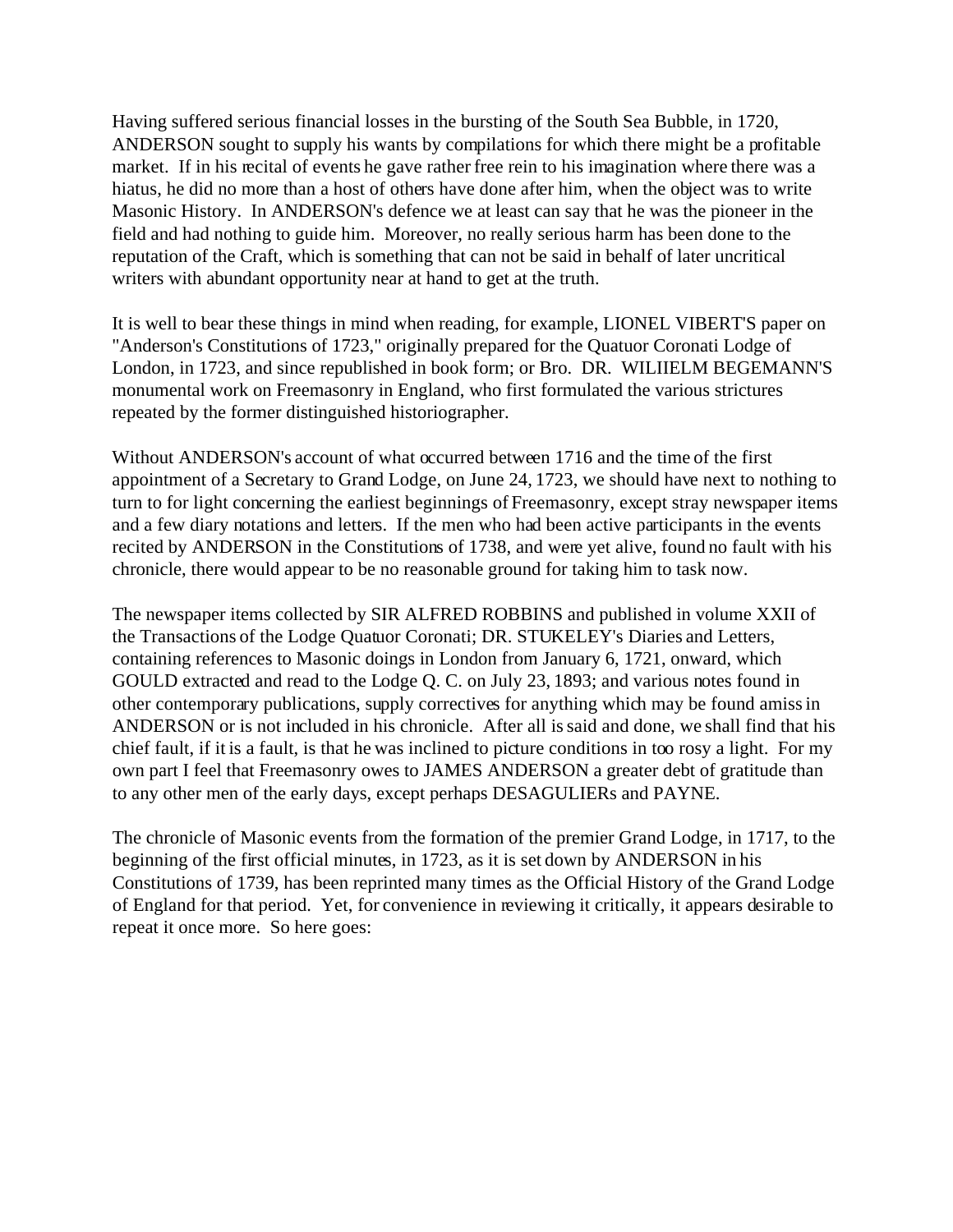King George 1. enter'd London most magnificently on 20 Sept. 1714. And after the Rebellion was over A.D. 1716, the few Lodges at London finding themselves neglected by SIR CHRISTOPHER WREN, thought fit to cement under a Grand Master as the Center of Union and Harmony, viz., the Lodges that met,

- 1. At the Goose and Gridiron Ale-house in St. Paul's Church-Yard.
- 2. At the Crown Ale-house in Parker's Lane near Drury-Lane.
- 3. At the Apple-Tree Tavern in Charles-street, Covent-Garden.
- 4. At the Rummer and Grapes Tavern in Channel-Row, Westminster.

They and some old Brothers met at the said Apple-Tree, and having put into the Chair the oldest Master Mason (now the Master of a Lodge), they constituted themselves a Grand Lodge pro Tempore in Due Form, and forthwith revived the Quarterly Communication of the Officers of Lodges (Call'd the Grand Lodge) resolv'd to hold the Annual Assembly and Feast, and then to chuse a Grand Master from among themselves, till they should have the Honour of a Noble Brother at their head.

SIR CHRISTOPHER WREN, the renowned architect, was adopted a Brother, on May 18, 1691, at a great convention, at St. Paul's Church, of the Fraternity of Free-Masons, as would appear from a Ms. notation made by JOHN AUBREY (1626-97). The Fraternity (or Fellowship) of Freemasons was a circle distinct from the Worshipful Company of Masons of the City of London. It is at least a coincidence that the Founder Lodge No. 4 was formed in the same year in which SIR CHRISTOPHER was adopted into the Fraternity. Moreover, there is a tenacious tradition, with at least one leg to stand on, that SIR CHRISTOPHER was elected head of the Fraternity. The expectation, in such case no doubt was that he would take an active interest. ANDERSON obviously followed the current talk when he said that the few Lodges at London found themselves neglected by SIR CHRISTOPHER WREN.

On St. John Baptist Day, in the 3d year of King George I., A.D. 1717, the ASSEMBLY and Feast of the Free and Accepted Masons was held at the foresaid Goose and Gridiron Ale-house.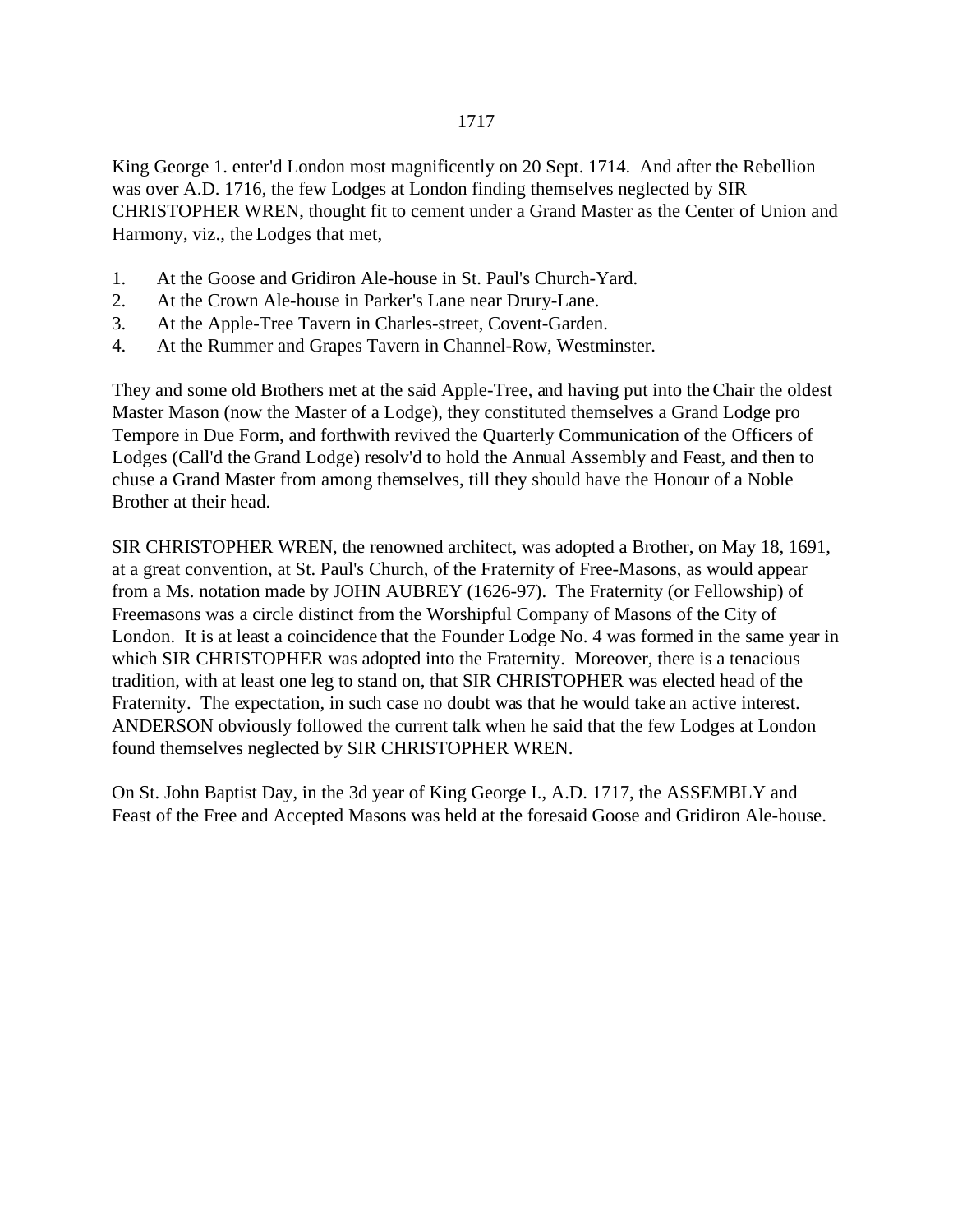Before Dinner, the oldest Master Mason (now the Master of a Lodge) in the Chair, proposed a List of proper Candidates; and the Brethren by a Alajority of Hands elected MR. ANTONY SAYER, Gentleman, Grand Master of Masons, who being forthwith invested with the Badges of Office and Power by the said oldest Master, and install'd, was duly congratulated by the Assembly who pay'd him the Homage.

MR. JACOB LAMBALL, Carpenter CAPT. JOSEPH ELIOT Grand Wardens

SAYER, Grand Master, commanded the Masters and Wardens of Lodges to meet the Grand Officers every Quarter in Communication,\* at the Place that he should appoint in his summons sent by the Tyler.

------------

N.B. -It is called the Quarterly Communication, because it should meet Quarterly according to antient Usage, And

When the Grand Master is present it is a Lodge in Ample Form; otherwise, only in Due Form, yet having the same Authority with Ample Form.

That the Quarterly Communication of the Officers of Lodges (called Grand Lodge), held in 1716, represented a revival, has been denied by learned writers with considerable emphasis. But why? It had been the custom of English trade Corporations or Companies of Masons from time immemorial" to hold Quarterly Communications, usually held on Michaelmas Day (Sept. 25), the Feast of St. John Evangelist (Dec ' 27) and Lady Day (March 25) ; and to hold their Annual Assembly on St. John Baptist Day. Hence the restoration of such practice by the Lodges of 1717, descendants of their operative prototypes, actually meant a revival, even though the rule was not observed during the inchoate period of the Grand Lodge. As a matter of fact, only Annual Assemblies were held in 1717, 1718, and 1719. The first Quarterly Communication of record was that on St. John Evangelist Day in 1720.

That any joint meeting of the four Lodges was held prior to St. John Baptist Day, 1717, also has been questioned. Certainly some action must have been taken by the interested parties to prepare for that Assembly. I can see no cogent reason for not accepting ANDERSON'S statement, especially as the critics have produced no counter proposition. JACOB LAMBALL, carpenter, made Senior Grand Warden of the premier Grand Lodge, is known to have been a friend of ANDERSON and is listed among the advance subscribers to the 1738 Constitutions, and he certainly never questioned the cited account, quite likely having himself furnished the information put into print.

The occurences noted in the record of the momentous Assembly on St. John Baptist Day, in 1717, the birthday of Freemasonry, the critics have allowed to stand unchallenged.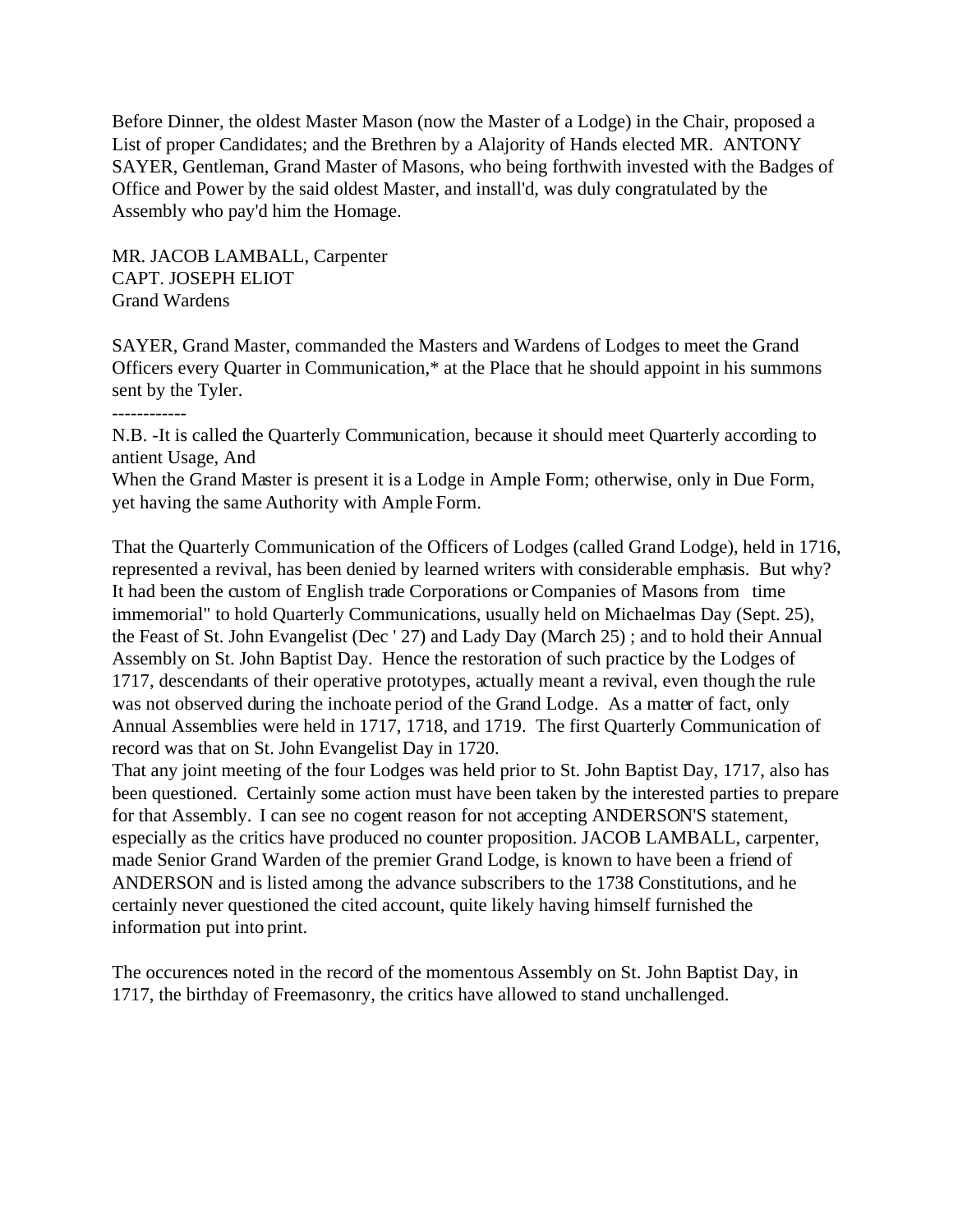#### 1718

ASSEMBLY and Feast at the said Place 24 June 1718.

Brother SAYER having gather'd the Votes, after Dinner proclaimed aloud our Brother GEORGE PAYNE, Esq., Grand Master of Masons who being duly invested, install'd, congratulated and homaged, recommended the strict Observance of the Quarterly Communication; and desired any Brethren to bring to the Grand Lodge any old Writings and Records concerning Masons and Masonry in order to shew the Usages of antient Times: And this Year several old Copies of the Gothic Constitutions were produced and collated.

PAYNE was an antiquarian and a man of considerable substance. He brought order into the organization, roused the me: hers to an appreciation of its antecedents, and urged a reestablishment of the ancient usages of operative Masons. ANDERSON speaks of Gothic Constitutions. It was the fashion in the London of his time to affect contempt for Medievalism in architecture and to enthuse over the Classic-Roman or Antient, ANDERSON calls it-style. What the cultured Englishman thought of the "Gothic" style may be judged from a sentence in S:R HENRY WOTTEN'S "Elements" (1650), where he speaks of the pointed Gothic:

"As for those arches. which our artizans call the third and fourth point, I say, these, both for the natural imbecility of the sharp angle itself, and likewise for their very uncomeliness, ought to be exiled from judicious eyes, and left to their first inventors, the Goths and Lombards, amongst other reliques of that barbarous age."

And Sir EVELYN, in dedicating his "Account of Architects and Architecture" (1687) to SIR CHRISTOPHER WREN lets loose a torrent of irritation at what he calls the "decadence of Classic Art":

"After the irruption of swarms of those truculent people from the North, the Moors and Arabs from the South and East, overrunning the civilized world, that, wherever they find themselves, they soon began to debauch this noble and useful art. Instead of those beautiful orders, so majestical and proper for their stations, becoming variety, and ornamental accessories, they set up those slender and misquine pillars, or rather bundles of staves, and other incongruous props to support incumbent weights and ponderous arched roofs, without entablature. . . . The unreasonable and universal thickness of the walls, clumsy buttresses, etc., nonsensical insertions of various marbles impertinently placed, turrets and pinnacles thick set with monkeys and chimeras, and abundance of other busy work and incongruities, dissipate and break the angles of the sight, and so confound it that one can not consider it with any steadiness where to begin and where to end."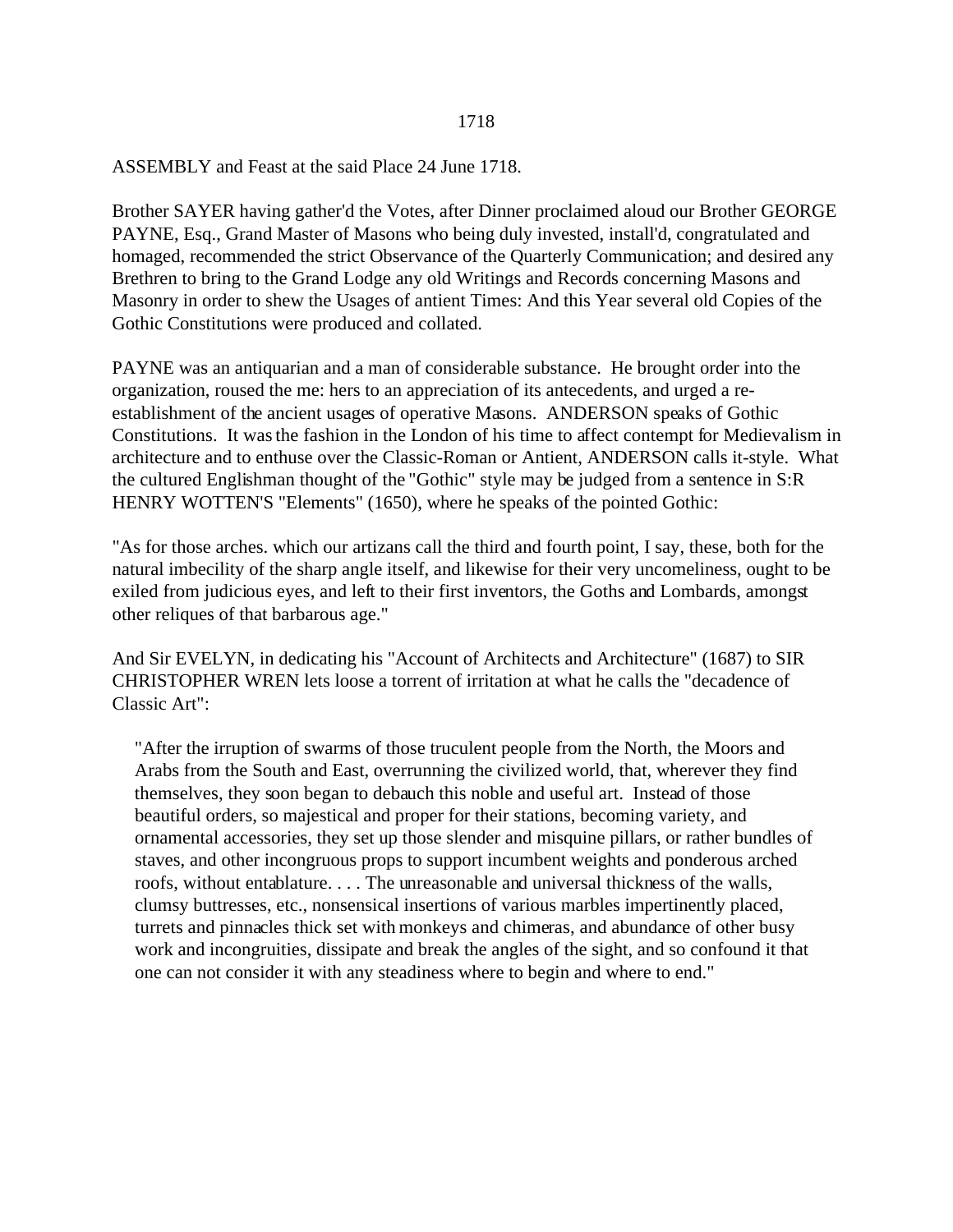I am citing the opinions of those learned worthies because they furnish a clue to ANDERSON'S intentions in referring to the medieval "Constitutions 19 of the operative Masons as Gothic. He was a Scot Calvinist of the Knox stamp, and the time before the Reformation was the Dark , the Gothic Age. It accounts for much that is amiss in what he offers as History of the antecedents of the Craft. Moreover, it explains why our Senior Deacons' oration ascribes to the Greeks and Romans all that is best and noblest in architecture and disowns the Gothic altogether, the very style which was created by our own operative forbears.

#### 1719

ASSEMBLY and Feast at the said Place, 24 June 1719. Brother PAYNE having gather'd the Votes, after Dinner proclaimed aloud our Reverend Brother JOHN THEOPHILUS DESAGULIERS, LL.D. and F.R.S., Grand Master Of Masons,( Mr. ANTHONY SAYER, MR. THO S MORRICE, Grand Wardens) and being duly invested, install'd, congratulated and homaged, forthwith reviv'd the old regular and peculiar Toasts of Healths of the Free Masons. Now several old Brothers, that had neglected the Craft, visited the Lodges; Some Noblemen were also made Brothers, and more new Lodges were constituted.

The importance assigned to the revival of "the old and peculiar Toasts and Healths of the Free Masons" is. first of all, an indication that a study of old Writings and Records concerning Masons and Masonry" had gotten under way. Incidentally it reveals the essentially convivial character of the Lodges, before DESAGULIERS, PAYNE and ANDERSON, the great constructive trio, had effected a change, putting ideals into the foreground.

THOMAS MORRICE, stonecutter, who retains his place as Junior Warden, was a freeman of London and member of the Masons Company. As to the Noblemen made Brothers and the new Lodges there is justified doubt. The desire for the honor of a "Noble Brother" no doubt would else have found expression, and ANTHONY SAYER, Gentleman, would not have been put in the Grand Senior Warden's chair, after having been Grand Master. Anyway so the critics reason, and none can deny them.

#### 1720

ASSEMBLY and Feast at the foresaid Place 24 June 1720. Brother DESAGULIERs having gather'd the Votes, after Dinner proclaimed aloud GEORGE PAYNE, Esq., again Grand Master of Masons; MR. THOMAS HOBBY and MR. RICH. WARE, Grand Wardens), who being duly invested, install'd, congratulated and homag'd, began the usual Demonstrations of Joy, Love and Harmony. This year, at some private Lodges several very valuable Manuscripts (for they bad nothing yet in Print) concerning the Fraternity, Their Lodges, Regulations, Charges. Secrets, and Usages (particularly one writ by Mr. NICHOLAS STONE the Warden of Inigo Jones) were too hastily burnt bv some scrupulous Brothers; that those Papers might not fall into strange Hands.

GEORGE PAYNE, Esquire, again Grand Master. So a Noble Brother is not yet available.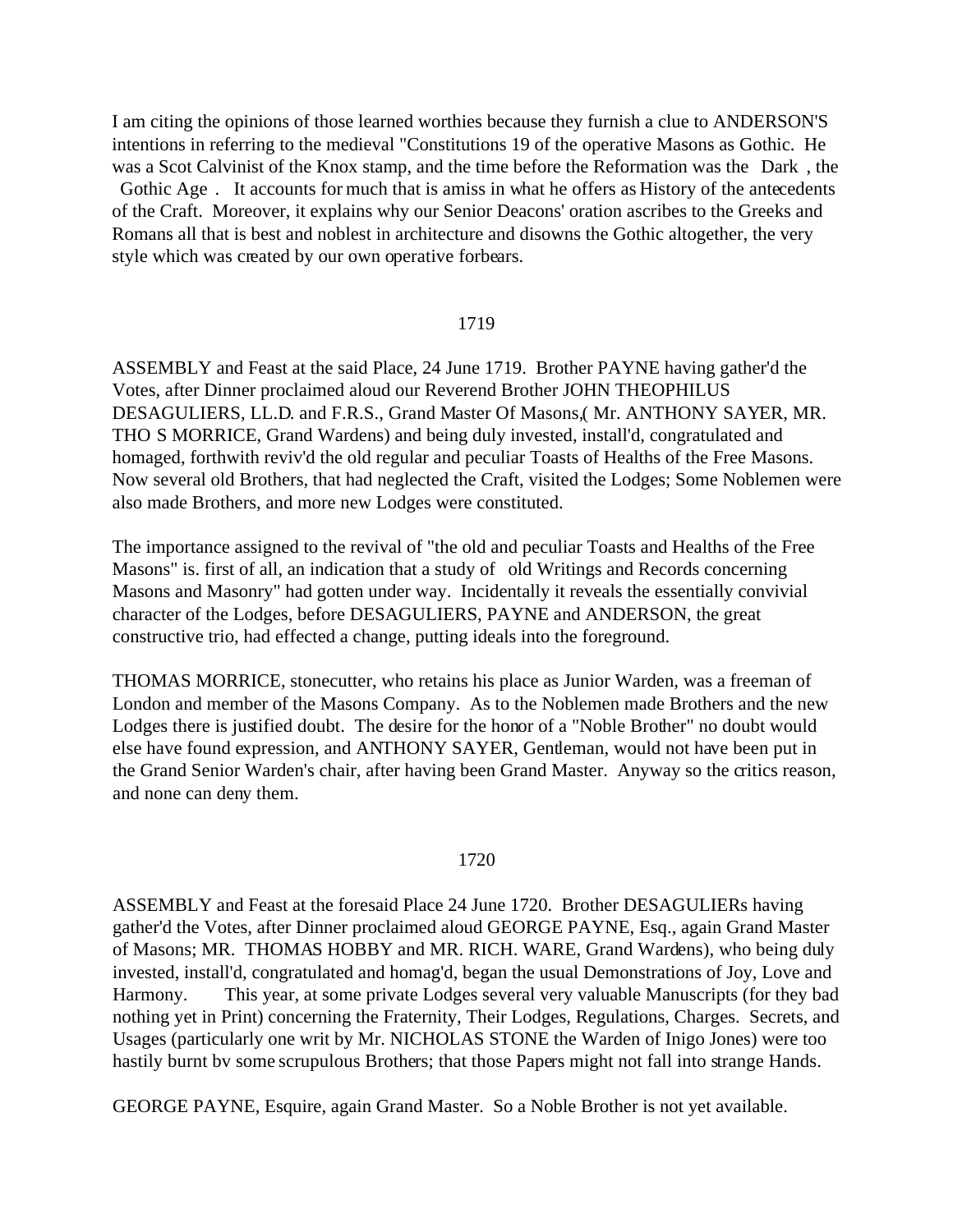At the Quarterly Communication of Grand Lodge, in ample form, on St. John Evangelist's Day 1720, at the said Place

It was agreed, in order to avoid Disputes on the Annual Feast Day, that the new Grand Master for the future shall be named and proposed to the Grand Lodge some time before the Feast, by the present or old Grand Master; and if approv'd, that the Brother proposed, if present, shall be kindly saluted; or even if absent, his Health shall be toasted as Grand Master Elect.

Also agreed, that for the future the New Grand Master, as soon as he is install'd, shall have the sole power of appointing both his Grand Wardens and a Deputy Grand Master (now found as necessary as formerly) according to antient Custom, when Noble Brothers were Grand Masters.

#### 1721

## ACCORDINGLY

At the Grand Lodge in ample Form on Lady-Day 1721, at the said Place Grand Master PAYNE proposed for his Successor our most Noble Brother.

JOHN DUKE OF MONTAGU, Master of a Lodge; who being present, was forthwith saluted Grand Master Elect, and his Health drank in due Form; when they all express'd great Joy at the happy Prospect of being again patronized by noble Grand Masters, as in the prosperous Times of Freemasonry.

PAYNE, Grand Master, observing the Number of Lodges to encrease, and that the General Assembly requir'd more Room, proposed the next Assembly and Feast to be held at Stationers-Hall, Ludgate Street; which was agreed to.

Then the Grand Wardens were order'd, as usual, to prepare the Feast, and to take some Stewards to their Assistance, Brothers of Ability and Capacity, and to appoint some Brethren to attend the Tables; for that no strangers must be there. But the Grand Officers not finding a proper Number of Stewards, our Brother MR. JOSIAH VILLENAU, Upholder in the Burrough Southwark, generously undertook the whole himself, attended by some Waiters, THOMAS MORRICE, FRANCIS BAILEY, &C.

The "Noble Brother" is assured. PAYNE, ever on the alert for good order, introduced new regulations to prepare the way for a Grand Master who may not always be free to attend meetings. "Sole Power" is given the "New Grand Master" to appoint both his Grand Wardens and a Deputy Grand Master. GOULD ("The Four Old Lodges," 1879) wrote the final word on this departure:

"The first innovation upon the usages of the society occurred ... when the office of Deputy Grand Master was created, and the Grand Master was empowered to appoint that officer, together with the two Wardens. This encroachment upon the privileges of members seems to have been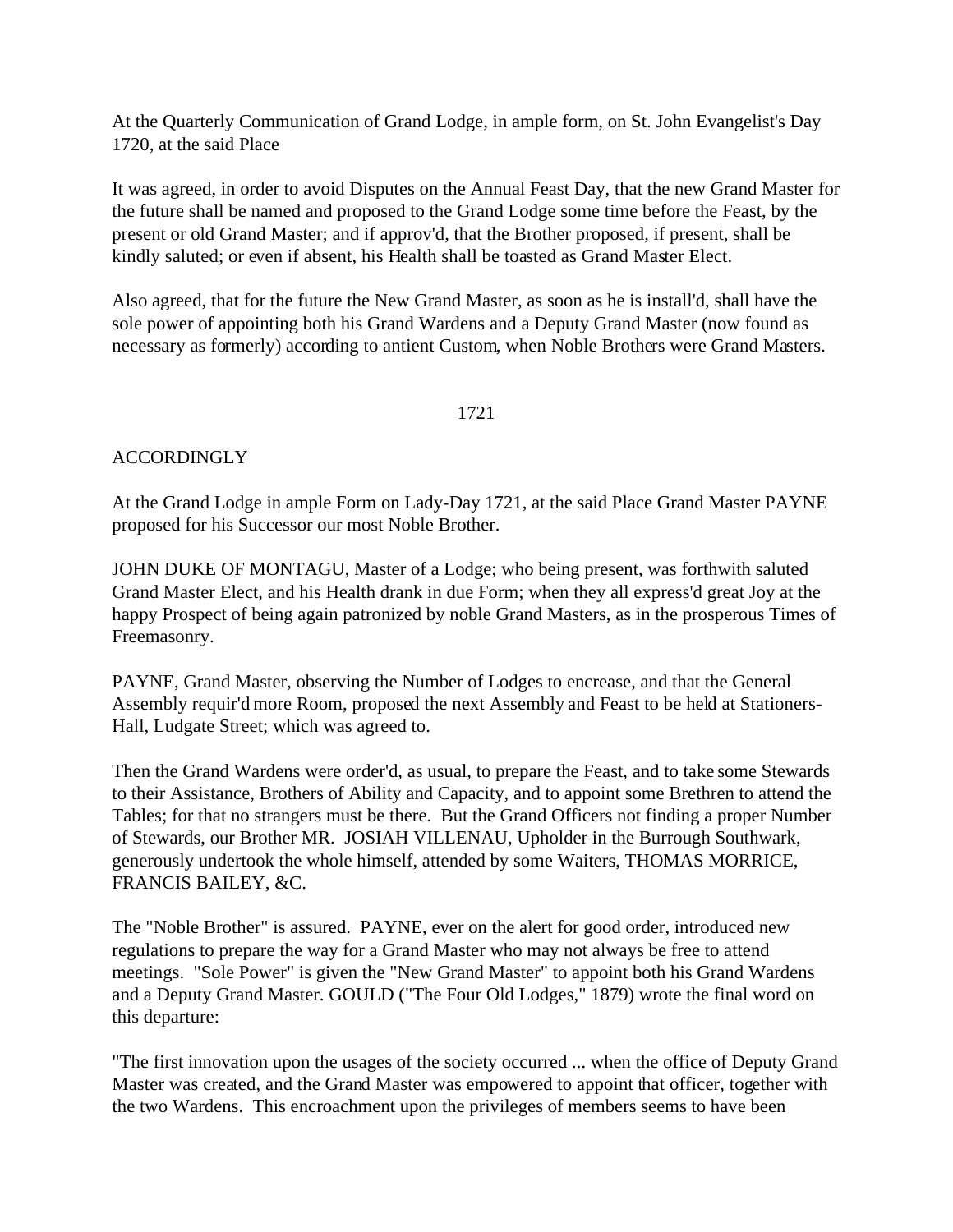strenuously resisted for several years, and the question was not finally settled until April 28, 1724."

Lady-Day means March 25. Sometime before this, THE DUKE OF MONTAGU must have become a member of the fraternity and was made Master of a Lodge. The ardent wish of the Grand Lodge was now about to be realized.

The news of the acquisition spread abroad rapidly. A young organization, composed for the larger part of middle-class men, must have unusual attractions to secure a Duke for its official leader. Members of the nobility and scholars now sought and found membership. The REV. WILLIAM STUKELEY, M.D., fellow of the Royal Society appears to have been the first one to take the step. He was received into Masonry on January 6, 1721, as is witnessed by an entry in his diary reading:

"June 6, 1721. 1 was made a Freemason at the Salutation Tav., Tavistock Street, with MR. COLLINS, CAPT. ROWE, who made the famous diving Engine."

To his interest in the fraternity, for a number of years, we owe much interesting information concerning actual conditions in Grand Lodge, as he made mention of them both in his Autobiography and his Common-Place Book. As regards the period immediately preceding the installation of THE DUKE OF MONTAGU in the Grand Master's chair, he furnishes this note:

"I was the first person made a freernason in London for many years. We had great difficulty to find members enough to perform the ceremony. Immediately after that it took a run, & ran it self out of breath thro' the folly of the members."

What he means by "the folly of the members" appears to have troubled the critics quite a little. No doubt he had in mind the excitement which the admission of the Duke created, with the consequent influx of members, some of whom might not have been able to find admission after a close scrutiny of their fitness for Masonrv. Being nobles or members of the Royal Society appears to have been considered ample recommendation.

ASSEMBLY and Feast at Stationers-Hall, 24 June 1721, in the 7th Year of King George 1. PAYNE, Grand Master, with his Wardens, the former Grand Officers, and the Master and Wardens of 12 Lodges, met the Grand Master Elect in a Grand Lodge at the King's Arms Tavern, St. Paul's Church-yard, in the Morning; and having forthwith recognized their Choice of Brother MONTAGU they made some new Brothers, particularly the noble PHILIP LORD STANHOPE, now Earl of Chesterfield; and from thence they marched on Foot to the Hall in proper Clothing and due Form; where they were joyfully receiv'd by about 150 true and faithful, all clothed.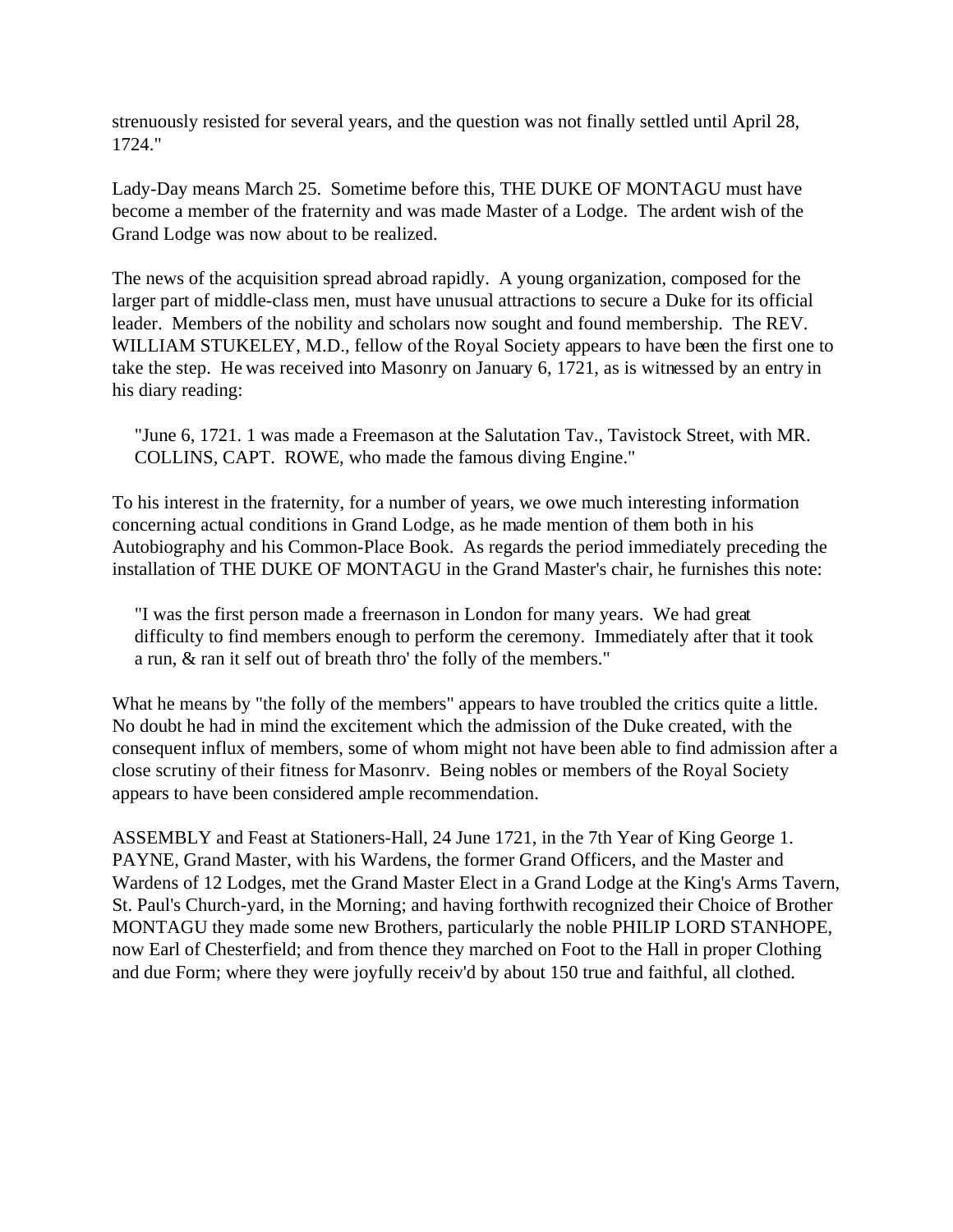After Grace said, they sat down in the antient Manner of Masons to a very elegant Feast, and dined with Joy and Gladness. After Dinner and Grace said, Brother PAYNE, the old Grand Master, made the first Procession round the Hall, and when return'd he proclaimed aloud the most noble Prince and our Brother, JOHN MONTAGU, Duke of Montagu, Grand Master of Masons and Brother PAYNE having invested his Grace's Worship with the Ensigns and Badges of his Office and Authority, install'd him in Solomon's Chair and sat down on his Right Hand; while the Assembly own'd the Duke's Authority with due Homage and joyful Congratulations, upon this Revival of the Prosperity of Masonry.

MONTAGU, G. Master, immediately call'd forth (without naming him before) as it were carelessly, JOHN BEAL, M.D., as his Deputy Grand Master, whom Brother PAYNE invested, and install'd him in Hiram Abbiff's Chair on the Grand Master's left Hand.

In like Manner his Worship call'd forth and appointed

MR. JOSIAH VILLENEAU Grand MR. THOMAS MORRICE Wardens, who were invested and install'd by the last Grand Wardens. Upon which the Deputy and Wardens were saluted and congratulated as usual.

Then MONTAGU, G. Master, with his Officers and the old Officers, having made the 2d procession round the Hall, Brother DESAGULIERS made an eloquent Oration about Masons and Masonry: And after Great Harmony, the Effect of brotherly Love, the Grand Master thank'd Brother VILLENEAU for his Care of the Feast, and order'd him as Warden to close the Lodge in good time.

The following newsprint report, published in the Post Boy, June 27, 1721, no doubt was furnished to the press. It was copied subsequently in two weekly papers:

"There was a Meeting on Saturday last (June 24tb) at Stationers Hall of between two and three hundred of the ancient Fraternity of Free-Masons, who had a splendid Dinner, and Musick. Several Noblemen and Gentlemen were present at this Meeting, and His Grace THE DUKE OF MONTAGUE was unanirnously chosen Master for the ensuing Year, and DR. BEALE Sub-Master. The Reverend DR. DESAGULIERS made a Speech suitable to the Occasion."

STUKELEY attended the meeting, to judge from the following entry in his diary:

"June 24, 1721-The Masons had a dinner at Stationers Hall present, DUKE OF MONTAGUE, LD. HERBERT, LD. STANHOIIE, SR. AND. FOUNTAIN, &C. DR. DESAGULI]ERS pronounced an oration. The Gd. Master MR. PAIN prodtic'd an old MS. of the Constitutions which he got in the West of England, 500 years old. He read over a new sett of articles to be observ'd. THE DUKE OF MONTAGUE chose Gd. Mr. Next year. DR. BEAL, Deputy."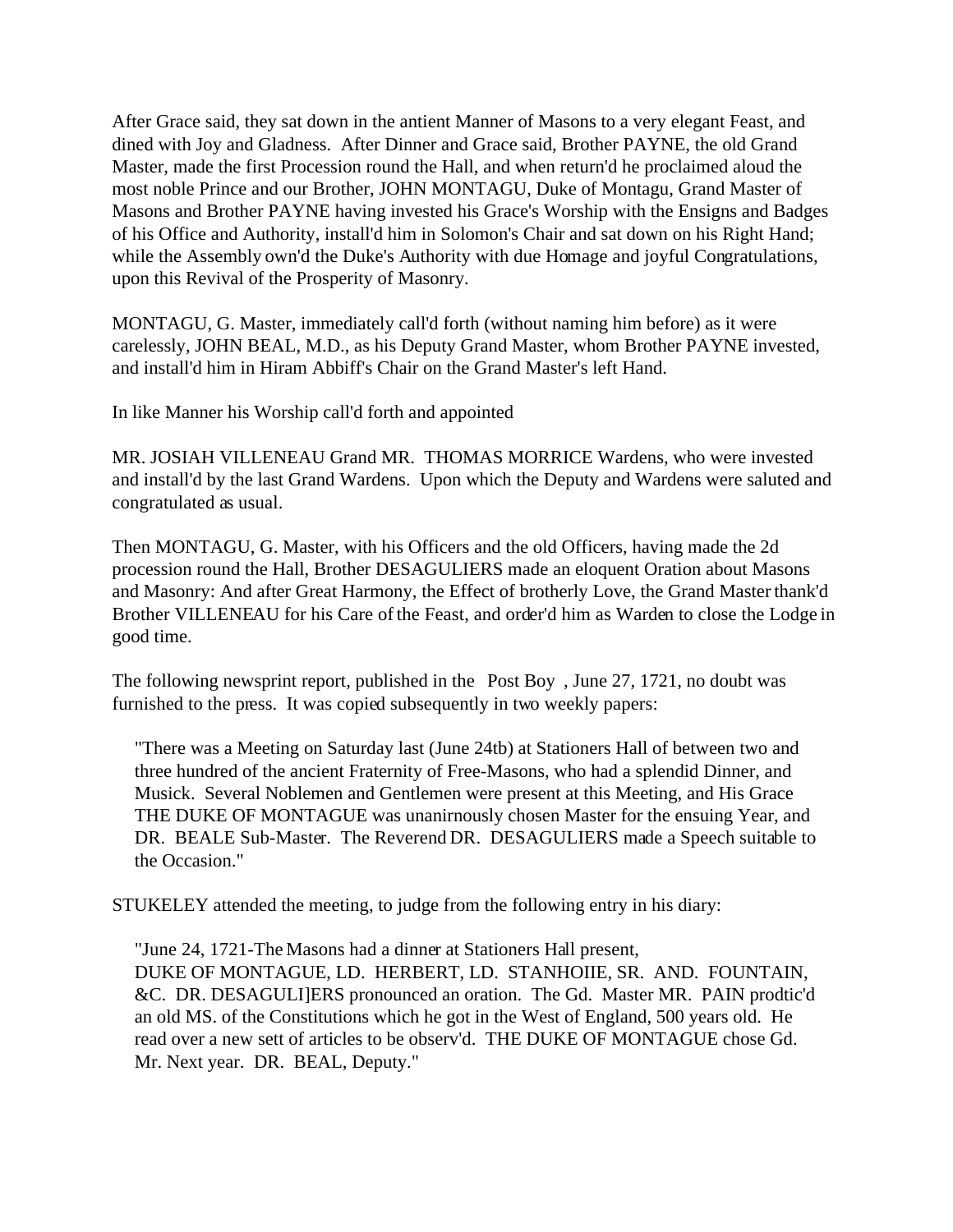This adds to ANDERSON's account the interesting and important mention Of PAYNE's having

"produced an old Ms. of the Constitutions which he got in the West of England. The document has been identified authoritatively as the so-called "Cooke Ms." of the Ancient Charges, now in the British Museum. BEGEMANN has proved conclusively, on philological grounds, that it actually was derived from Western England, more particularly the Western Midland and, though it must have been written in the early part of the fifteenth century, it contains a part dating back to a much earlier time. Hence STUKELEY, learned archaeologist that he was, appears to be right when he judged it to have been five hundred years old at the time it was exhibited in Grand Lodge.

The Grand Lodge in ample Form on 29 Sept. 1721, at King's Arms foresaid, with the former Grand Officers and those of 16 Lodges.

His Grace's Worship and the Lodge finding Fault with all the Copies of the old Gothic Constitutions, order'd Brother JAMES ANDERSON, A.M., to digest the same in a new and better Method.

This probably is correct in substance as it stands.

The next item in the diary refers to the constitution by Dr. BEAL, Deputy Grand Master, of a new Lodge of which STUKELEY became the Master. The recorded meeting must have taken place in the afternoon, preceding the next Quarterly Communication:

December 27, 1721. "We met at the Fountain Ta. Strand & by consent of Grand Mr. present, DR. BEAL constituted a new Lodge there, where I was chose Mr."

The Grand Lodge in ample Form on St John's Day 27 Dec. 1721, met at the said King's Arms, with Former Grand Officers and those of 20 Lodges.

MONTAGU, Grand Master, at the Desire of the Lodge, appointed 14 learned Brothers to examine Brother ANDERSON'S Manuscript, and to make Report. This Communication was made very entertaining by the Lectures of some old Masons.

This was the first Communication attended by ANDERSON.

## 1722

Grand Lodge at the Fountain, Strand, in ample Form, 25 March 1722, with former Grand Officers and those of 24 Lodges.

The said Committee of 14 reported that they had perused Brother ANDERSON'S Manuscript, viz, the History, Charges, Regulations, and Master's Song, and after some Amendments, had approv'd of it: Upon which the Lodge desir'd the Grand Master to order it to be printed.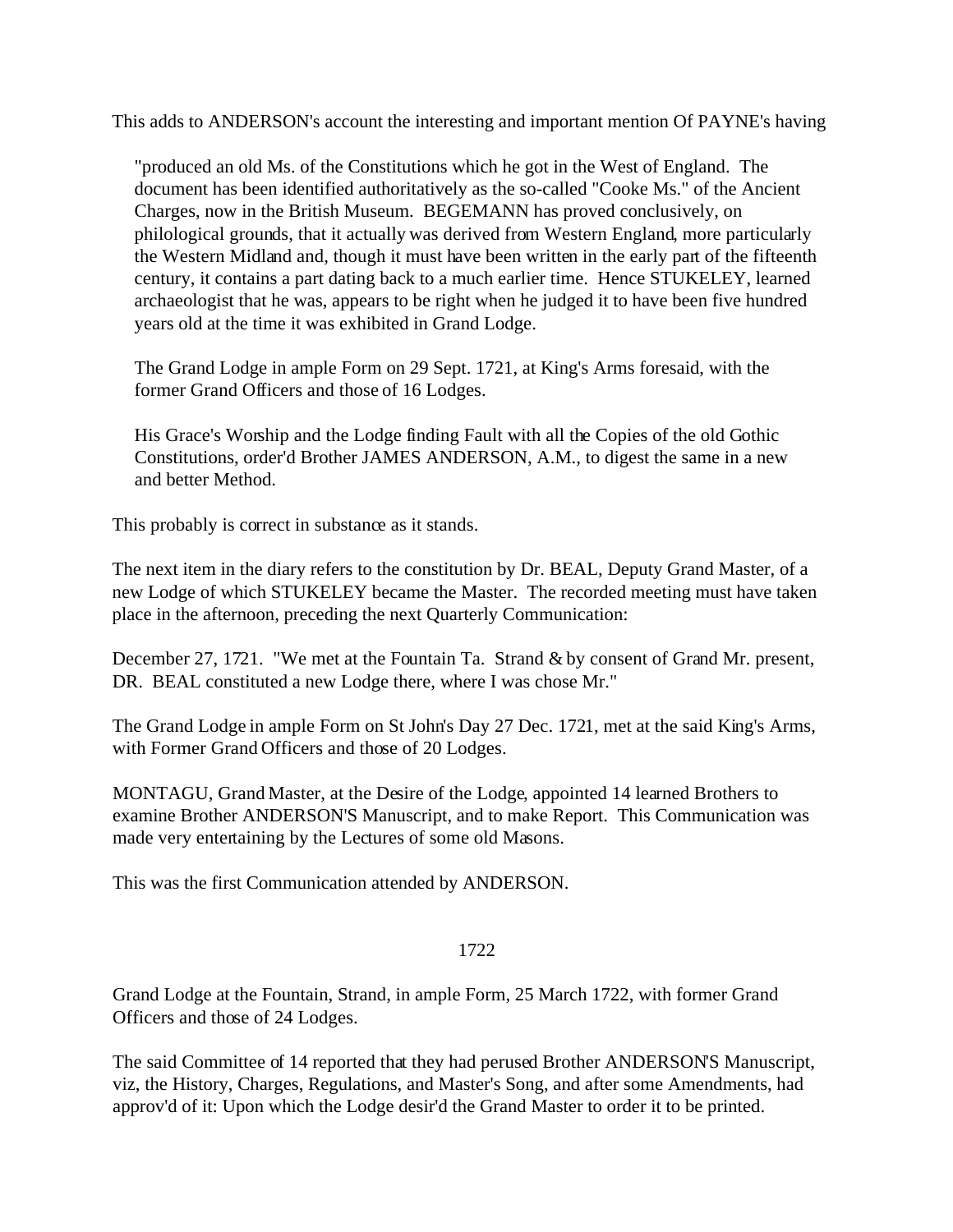Meanwhile

Ingenious Men of all Faculties and Stations being convinced that the Cement of the Lodge was Love and Friendship, earnestly requested to be made Masons, Affecting this amicable Fraternity more than other Societies, then often disturbed by warm Disputes.

Grand Master MONTAGU'S good Government inclin'd the better Sort to continue him in the Chair another year; and therefore they delay'd to prepare the Feast.

But PHILIP, DUKE OF WHARTON, lately made a Brother, tho' not the Master of a Lodge, being ambitious of the Chair, got a Number of Others to meet him at Stationers-Hall 24 June 1722. And having no Grand Officers, they put in the Chair the oldest Master Mason (who was not the present Master of a Lodge, also irregular ' ), and without the usual decent Ceremonials, the said old Mason proclaimed aloud

PHILIP WHARTON, Duke of Wharton, Grand Master of Masons, and Mr. JOSHUA TIMSON, Blacksmith, Grand but his Grace appointed Mr. WILLIAM HAWKINS, Mason, Wardens no Deputy, nor was the

Lodge opened and closed in due Form. Therefore the noble Brothers and all those that would not countenance Irregularities, disown'd WHARTON'S authority, till worthy Brother MONTAGU heal'd the Breach of Harmony.

The significance of the latter sentence is explained by ominous happenings. The first inkling is supplied in an innocent looking news item in Applebee's Original Weekly Journal of August 5, 1721:

"Last week His Grace THE DUKE OF WHARTON was admitted into the Society of Free-Masons; the Ceremonies being performed at the King's Arms Tavern in St. Paul's Church-Yard, and His Grace came Home to his House in the Pall-Mall in a white Leathern Apron."

WHARTON was only twenty-two years old and in the midst of "that wilfull and unruly age, which lacketh rypeness and discretion, and (as wee saye) hath not sowed all theyr wyeld Oates." He was a dissipated, unstable, arnbitioiis, turbulent young man, attractive in appearance and a popular mixer. Politics was his particular hobby and, after having been, with the Whigs, on the side of the King, he turned Jacobite and agitated the Stuart cause. His admission into Masonry was bound to rouse the suspicions of the Government, as he carried his Jacobite preferences to the hustings.

The many newspaper references to the expansion of Grand Lodge, since THE DUKE OF MONTAGU's election to the Grand Mastership, no doubt led WHARTON to see in Masonry a short route to prominence. He lost no time to press his aspirations to the fore and make known his desire to succeed MONTAGU in office.

The danger of having politics break into Masonry caused the Craft much anxiety. Hence the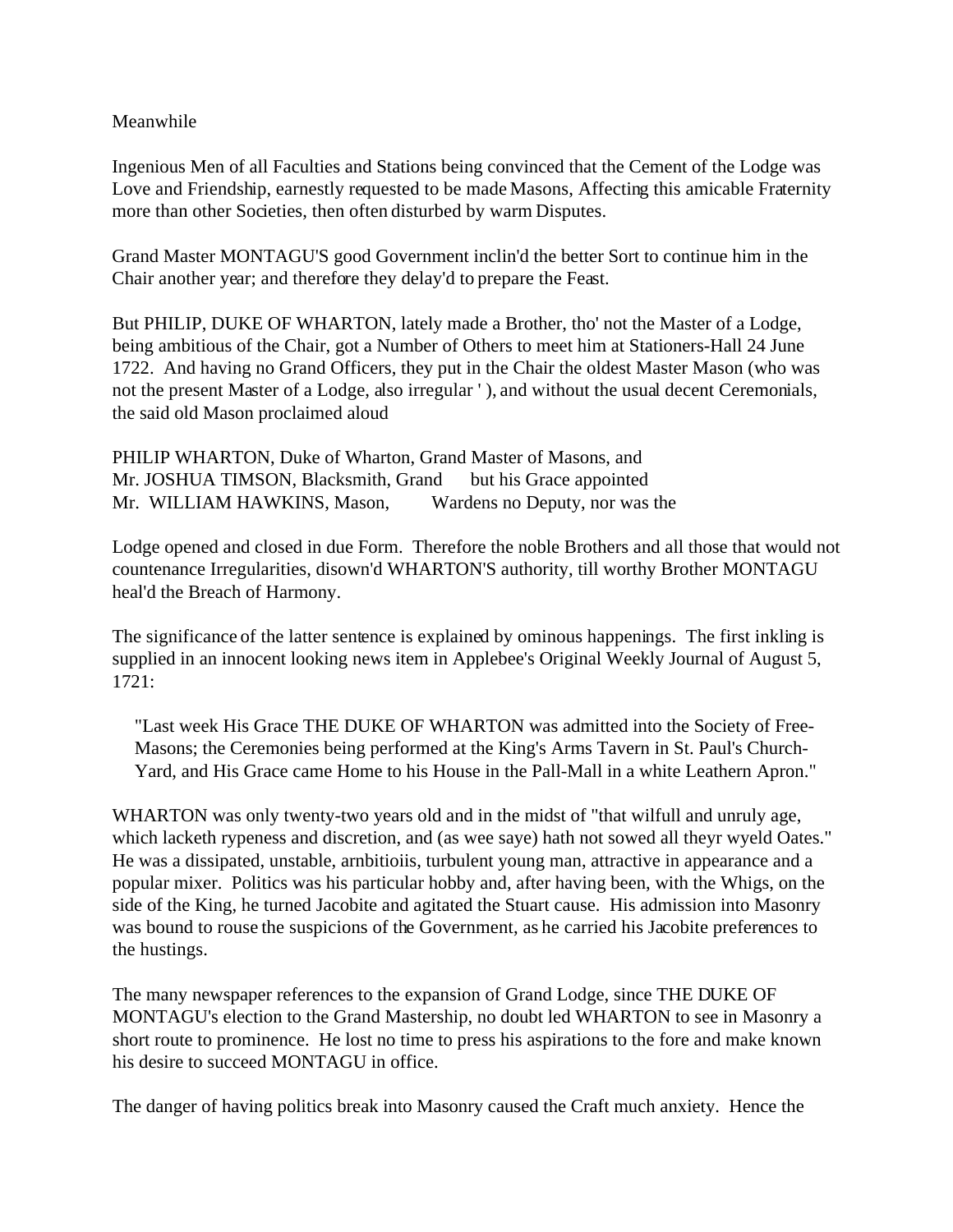delay of preparations for "the Feast."

STUKELEY notes in his diary that, on May 25, 1722, be met THE DUKE OF QUEENSBORO', Lord DIJMBARTON, HINCHINBROKE and others, at Fountain Tavern "to consider the Feast of St. John's." This would appear to suggest that WHARTON's doings were discussed and an agreement reached that the Annual Assembly must be held on St. John's Day, whatever may happen.

The anxieties of "the better Sort" may be surmised from a news item in the London Journal of June 16, 1722:

"A few Days ago a select Body of the Society of Free Masons waited on the Right Honourable the Lord VISCOUNT TOWNSHEND, one of His Majesty's Principal Secretaries of State, to signify to his Lordship, that being obliged by their Constitutions, to hold a General meeting now at Midsummer, according to annual Custom, they hoped the Administration would take no Umbrage at the Convocation as they were all zealously affected to his Majesty's Person and Government. His Lordship received this Intimation in a very affable manner; telling them, he believed they need not be apprehensive of any Molestation from the Government, so long as they went on doing nothing more dangerous that the ancient Secrets of the Society; which must be a very harmless Nature, because as much as Mankind love Mischief, no Body ever betray'd them."

The Government's assurance that there would be no Molestation "so long as they went on doing nothing more dangerous than the ancient Secrets of the Society" quite likely was a veiled hint to WHARTON and his adherents to stick to the Landmarks and leave politics alone.

This was the prelude to the following announcement in the Daily Journal of June 20, 1722:

"On Monday next, being the 25th Instant, will be kept at Stationers-Hall, the Grand Meeting of the most Noble and Ancient Fraternity of Free Masons, as usual."

In the same number of the *Daily Journal* appeared another announcement, not authorized by Grand Lodge and evidently issuing from the WHARTON camp:

"All belonging to the Society of Free-Masons who design to be at Stationer's Hall the 25th Instant, are desired to take out tickets before next Friday; And all those Noblemen and Gentlemen that have took tickets and do not appear at the Hall, will be look'd upon as false Brothers."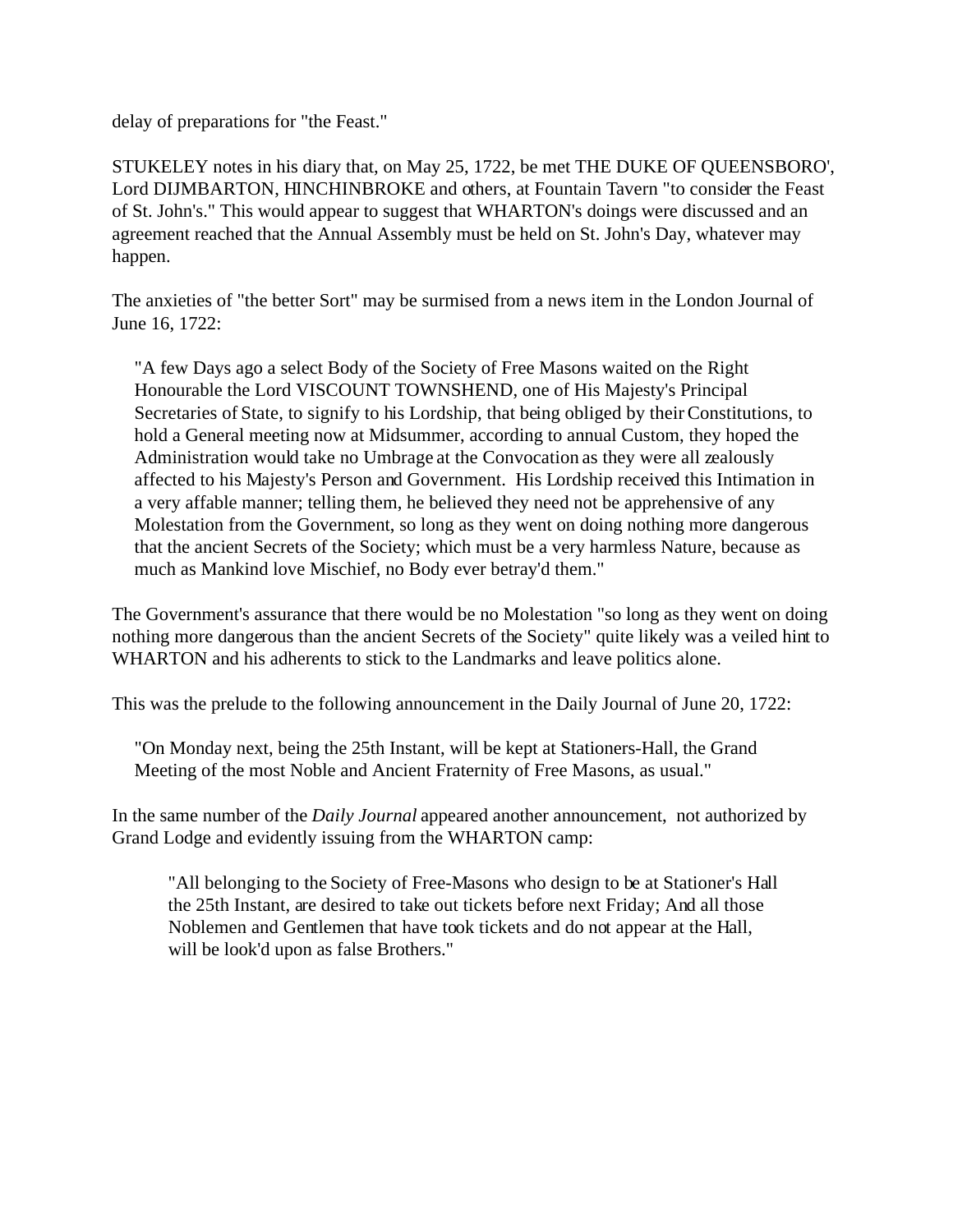This misleading ad was stamped as spurious in the *Post* next day:

"Whereas there was an Advertisement inserted in this Paper Yesterday, design'd to be injurious, 'tis hoped no such sly Insinuation will have any Influence on the Fraternity."

On the same day was published, by authority of Grand Lodge, in the *Daily Journal,* the following announcement:

"All belonging to the Society of Free Masons that design to meet at Stationer's Hall on Monday the 25th Instant, are desired to take out Tickets by tomorrow night; and as they are deliver'd out by the most Ancient Branch of this Society in Town, therefore pray take out Tickets by to-Morrow Night, or Saturday Morning at the farthest."

## **THE ANNUAL ASSEMBLY OF 1722**

The Daily Post of June 27, 1722, printed a brief notice which emanated no doubt from an official source:

"On Monday last was kept at Stationer's Hall, the usual Annual Grand Meeting of the most Noble and Ancient Fraternity of Free-Masonry (where there was a noble Appearance of Persons of Distinction) at which meeting they were obliged by their Orders to elect a Grand and Deputy-Master; in pursuance whereof they have accordingly chosen His Grace THE DUKE OF WHARTON their Grand Master, in the room of His Grace THE DUKE OF MONTAGIJE, and DR. DESAGULIERS, Deputy Master, in the Room of DR. BEAL, for the Year ensuing."

ANDERSON's account of the happenings on June 25, 1722, written fifteen years after the event, has been criticised because he gives the date as June 24 -a not unnatural slip, seeing it was the St. John's Day Assembly. From that the conclusion is drawn that everything he wrote under this head must be wrong, particularly as the cited newspaper report tells an entirely different story.

To begin with the Grand Lodge hardly could afford, at the time, to have the details of the Stormy Feast appear in public print, considering the conditions under which the Government bad permitted it to be held. As between the two accounts, that by ANDERSON undoubtedly is the correct one. His Grace actually had "appointed no Deputy" for the very good reason that DESAGULIERS, sternly loyal to the King, saw fit to protest against some of the upstart Duke's Jacobite doings. This also was not wise to publish abroad.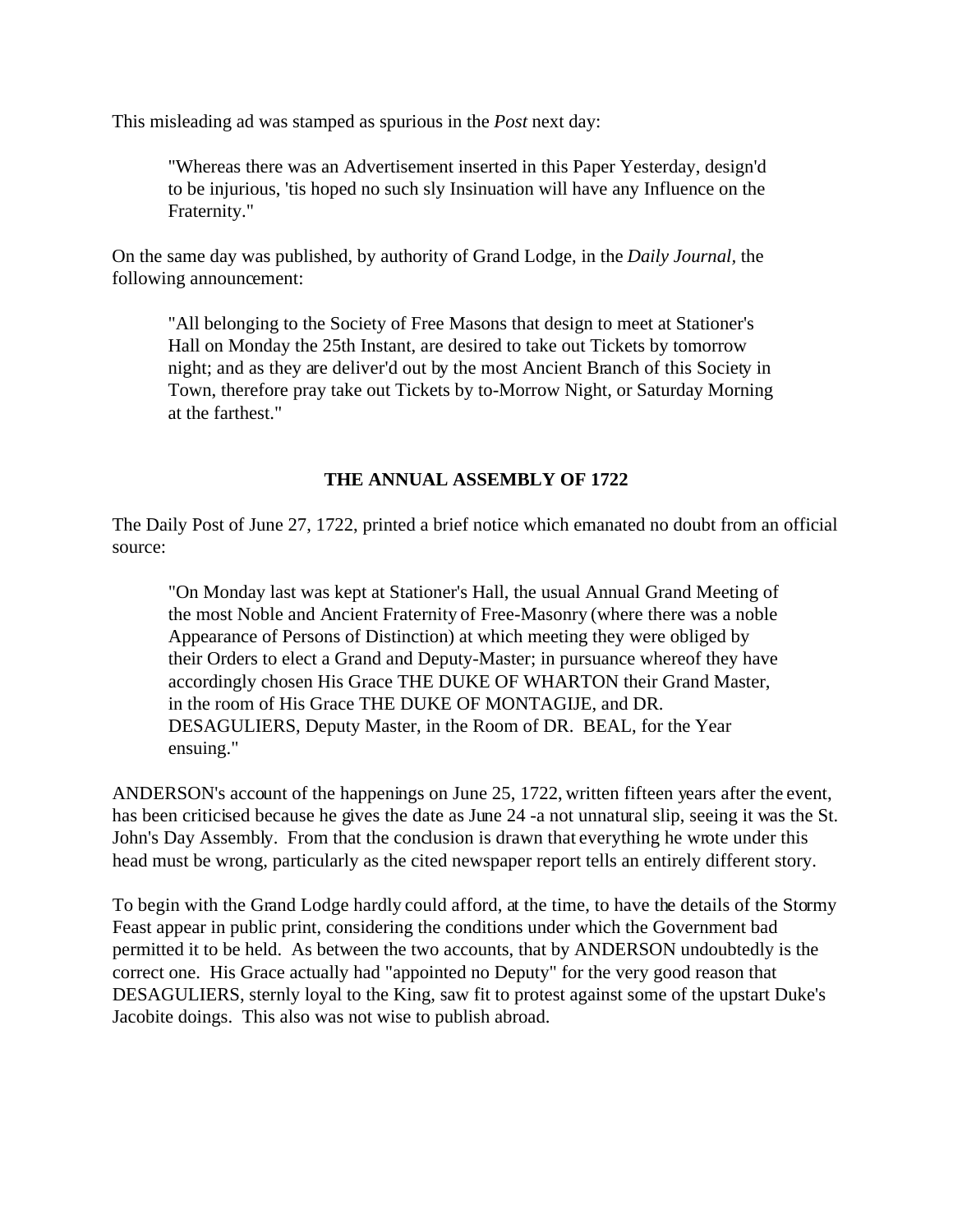If ANDERSON had started a new paragraph at "Therefore the noble Brothers . . . disown'd WHARTON's Authority," he would have made clearer that the reference was to noble Brothers who had kept away so as not to give rise to still more unbecoming acts.

"Brother MONTAGU heal'd the Breach of Harmony" on January 17, 1723, in exactly the manner described by ANDERSON, and it was not till after WHARTON had given certain pledges, that his Grand Mastership was ratified and DESAGULIERS appointed Deputy Grand Master. In other words WHARTON doffed the Jacobite coat and donned the Hanoverian one again. A new impetus was given to Masonry now that order had been restored.

### 1723

The Grand Lodge met 17 January 1722/3 at the King's Arms foresaid, where THE DUKE OF WHARTON promising to be True and Faithful,

Deputy Grand Master BEAL proclaimed aloud the most noble Prince and our Brother.

PHILIP WHARTON, Duke of Wharton, Grand Master of Masons, who appointed DR. DESAGULIERS the Deputy Grand Master, JOSHUA TIMSON, Foresaid, and JAMES ANDERSON, Grand Wardens, for HAWKINS demitted as always out of town.

When former Grand Officers, with those of 25 Lodges, paid their Homage.

G. Warden ANDERSON produced the new Book of Constitutions now in Print, which was again approv'd, with the Addition of the antient Manner of Constituting a Lodge.

Now Masonry flourish'd in Harmony, Reputation, and Numbers; many Noblemen and Gentlemen of the first Rank desir'd to be admitted into the Fraternity, besides other Learned Men, Merchants, Clergymen, and Tradesmen, who found a Lodge to be a safe and pleasant Relaxation from Intense Study or the Hurry of Business, without Politicks or Party. Therefore the Grand Master was obliged to constitute more new Lodges, and was very assiduous in visiting the Lodges every Week with his Deputy and Wardens; and his Worship was well pleas'd with their kind and respectful Manner of receiving him, as they were with his affable and clever conversation. ANDERSON's Book of Constitutions was presented in print and again approved.

The mentioned "Addition" probably was suggested at this meeting. The Book was put on sale on February 1, 1723, as shown by the advertisement cited at the beginning of this report.

Grand Lodge in ample Form, 25 April 1723, at the White-Lion, Cornhill. with former Grand Officers and those of 30 Lodges call'd over by G. Warden ANDERSON, for no Secretary was yet appointed. When WHARTON, Grand Master, proposed for his Successor THE EARL OF DALKEITH (now Duke of Buckleugh), Master of a Lodge, who was unanimously approv'd and duly saluted as Grand Master Elect.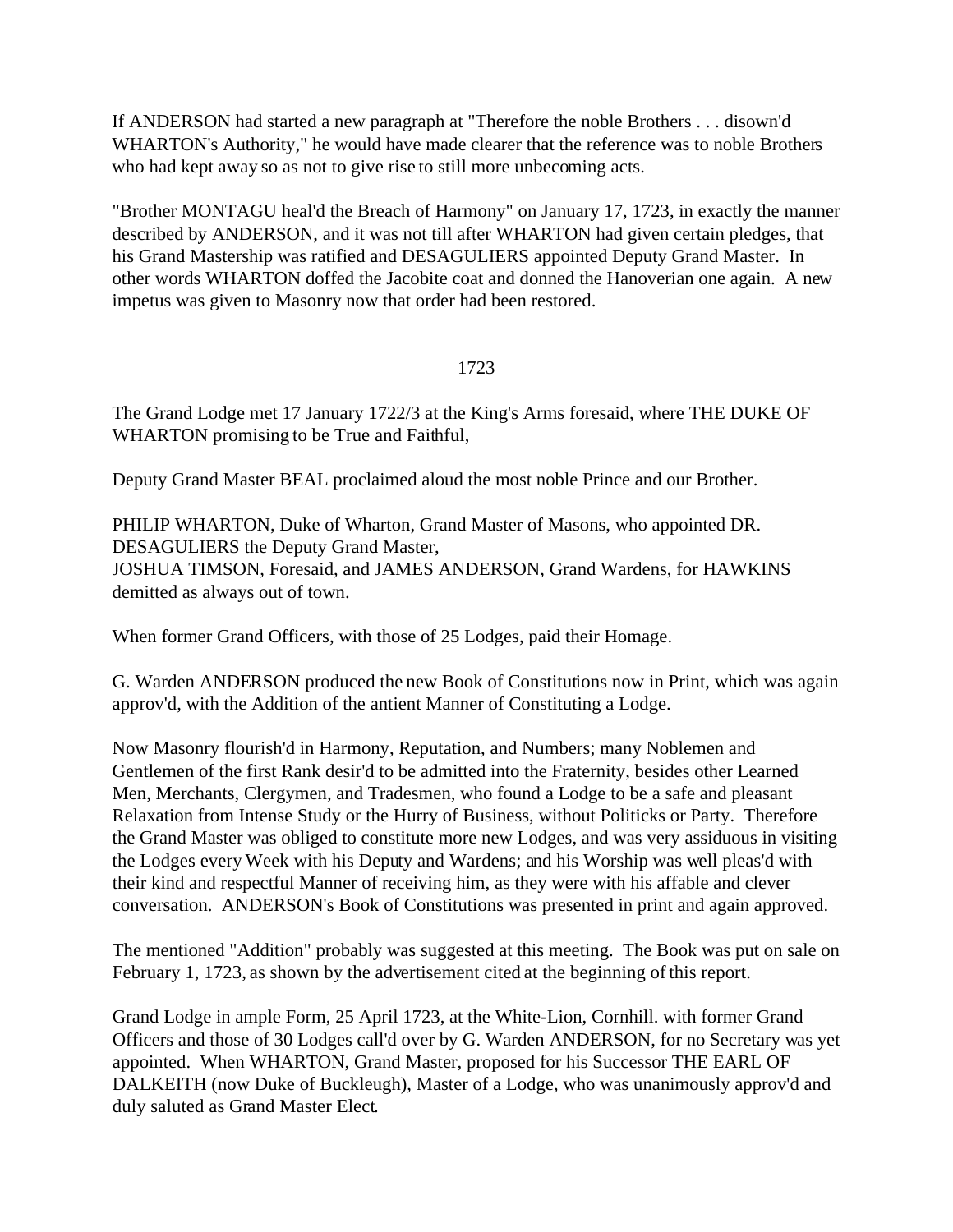Of exceptional importance is the record-unquestioned-that no Secretary had been appointed as yet. ANDERSON called the roll and wrote the above minutes which were printed in the 1738 edition of his Book of Constitutions. Here we have another reminder of the indebtedness of the Craft to him for all essential information concerning Communications of Grand Lodge from its very beginning to June 24, 1723, when "WILLIAM COWPER, Esquire, a Brother of the Horn Lodge at Westminster" became "Secretary to Grand Lodge."

### **FINALE**

We have arrived at a convenient place to stop. The succeeding Assembly was a rather agitated one, because of the scheming WHARTON. That may be interesting history, but is not concerned in the examination of ANDERSON'S accounts before the opening of the first official Grand Lodge Book of Minutes.

For the convenience of the readers of my report I now shall attempt to indicate what of ANDERSON's account remains intact:

Some time in 1716, four Lodges of Free-Masons, located in London and Westminster, together with some unaffiliated old Brothers, met in joint session at the Apple-Tree Tavern in Covent Garden. The oldest Master Mason, then Master of a Lodge, was called upon to preside. A resolution was adopted to revive the time-immemorial custom of operative Mason Lodges of holding an Annual Assembly and Feast on St. John Baptist Day.

The proposed Feast was held on June 24, 1717, at the Goose and Gridiron Tavern in St. Paul's Churchyard. Before dinner, the oldest Master Mason, then Master of a Lodge, was placed in the Chair. It was decided to elect a Grand Master. The presiding Master proposed a list of suitable candidates. The Brethren, by show of hands, elected ANTHONY SAYER, Gentleman. The presiding Master forthwith invested him with the insignia of the office, and the Assembly paid him the customary homage. JACOB LAMBELL, carpenter, and CAPTAIN JOSEPH ELLIOT were made Grand Wardens. The four Lodges then constituted a Grand Lodge, in **due** form, to be their common center of union. After that they dined together.

On St. John Baptist Day, in 1718, the Grand Lodge met again at the Goose and Gridiron, in Annual Assembly. An election was held, and ANTHONY SAYER who presided, proclaimed Brother GEORGE PAYNE, Esquire, to have been chosen Grand Master. Investment, installation and homage followed. PAYNE recommended the holding of Quarterly Communications, according to ancient usage, and asked the Brethren to bring to Grand Lodge any old manuscripts and records concerning Masons and Masonry in order to arrive at a better knowledge of the usages of ancient times.

At the Annual Assembly of 1719, the Rev. Brother JOHN THEOPIIILUS DESAGULIERS, LL.D. and F.R.S., was elected Grand Master, and ANTHONY SAYER and THOMAS MORRICE were made Grand Wardens. At dinner, DESAGULIERS revived the old regular toasts peculiar to the Free Masons.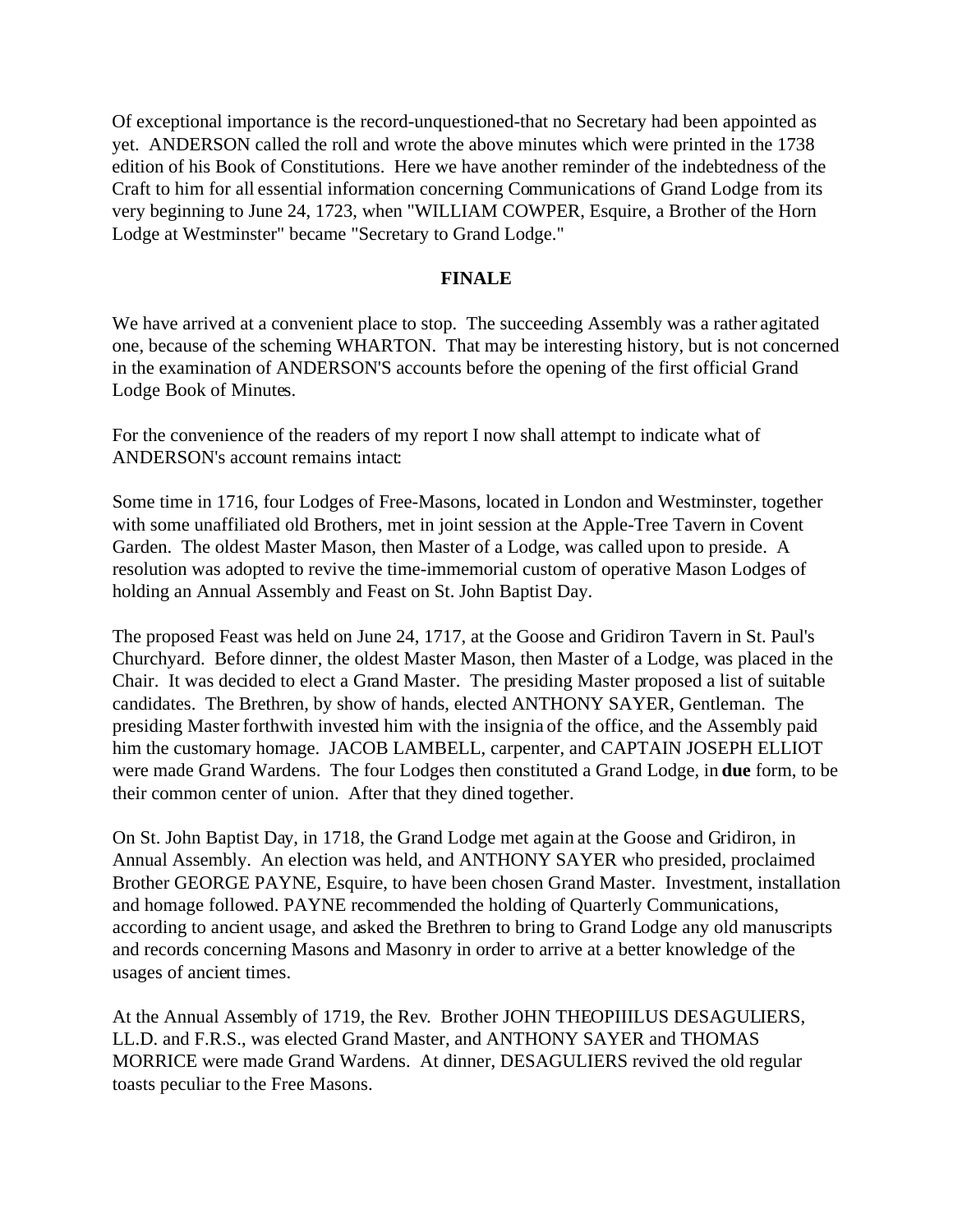On St. John Baptist Day, in 1720, GEORGE PAYNE was again elected Grand Master.

The first Quarterly Communication of Grand Lodge was held on December 27, 1720, in celebration of St. John Evangelist Day. With an eye to orderly procedure at the Annual Feast, a resolution was adopted to elect the future Grand Masters at some time before that event, the actual Grand Master naming and proposing his successor, and, if the nomination be approved, the Grand Master Elect, if present, is to be saluted and his health toasted. The latter homage is to be paid even if he should be absent.

Also agreed was that, in the future, the new Grand Master shall have the sole power of appointing both his Grand Wardens and a Deputy Grand Master. Whether or not this was the "antient Custom, when Noble Brothers were Grand Masters" is of no consequence. Grand Lodge felt assured that it was. That assurance is valuable merely as indication of a settled purpose to act in all things in accord with what was believed to have been the traditional practice of the ancient forbears of the Grand Lodge.

All Communications from 1717 onward, including the one held on March 25, 1721, were held at the Goose and Gridiron. At the latter Grand Lodge session, THE DUKE OF MONTAGU, then Master of a Lodge, was elected Grand Master, on nomination by GEORGE PAYNE.

This would appear to be sufficient recension of the record bequeathed to posterity by the Rev. Bro. DR. JAMES ANDERSON concerning the early days of the first Grand Lodge of Free and Accepted Masons, from which all present regular Freemasonry has sprung. From the day on which MONTAGU was installed Grand Master, onward, an abundance of printed material has become accessible to interested historians to supplement ANDERSON's record. Without him we should be entirely in the dark with regard to beginnings, and Freemasonry would be, even more than it has been, at the mercy of romancers of the DR. OLIVER type and fabulists with a penchant for creating a history to prove particular theories.

Thank God for ANDERSON and that he is right,-on the whole!-so far as concerns the formative period of organized Freemasonry, from its beginning in 1716 or 1717 to the day of the inauguration of official minutes, on June 24, 1723, and from there onward to the present.

## **WHO WAS DR. ANDERSON?**

Our Brethren in Continental Europe are inclined to regard JAMES ANDERSON as a sort of hierophant who, under the guise of phantastic history, conceals mysteries which to the initiates reveal the true meaning of the wisdom of the cabalists, alchemists or whatever they would like to be regarded as the true ancestors of Freemasonry. Appeal to the "Anderson Constitutions" is one to Sir Oracle. They never think of referring to them as the Constitutions of the premier Grand Lodge.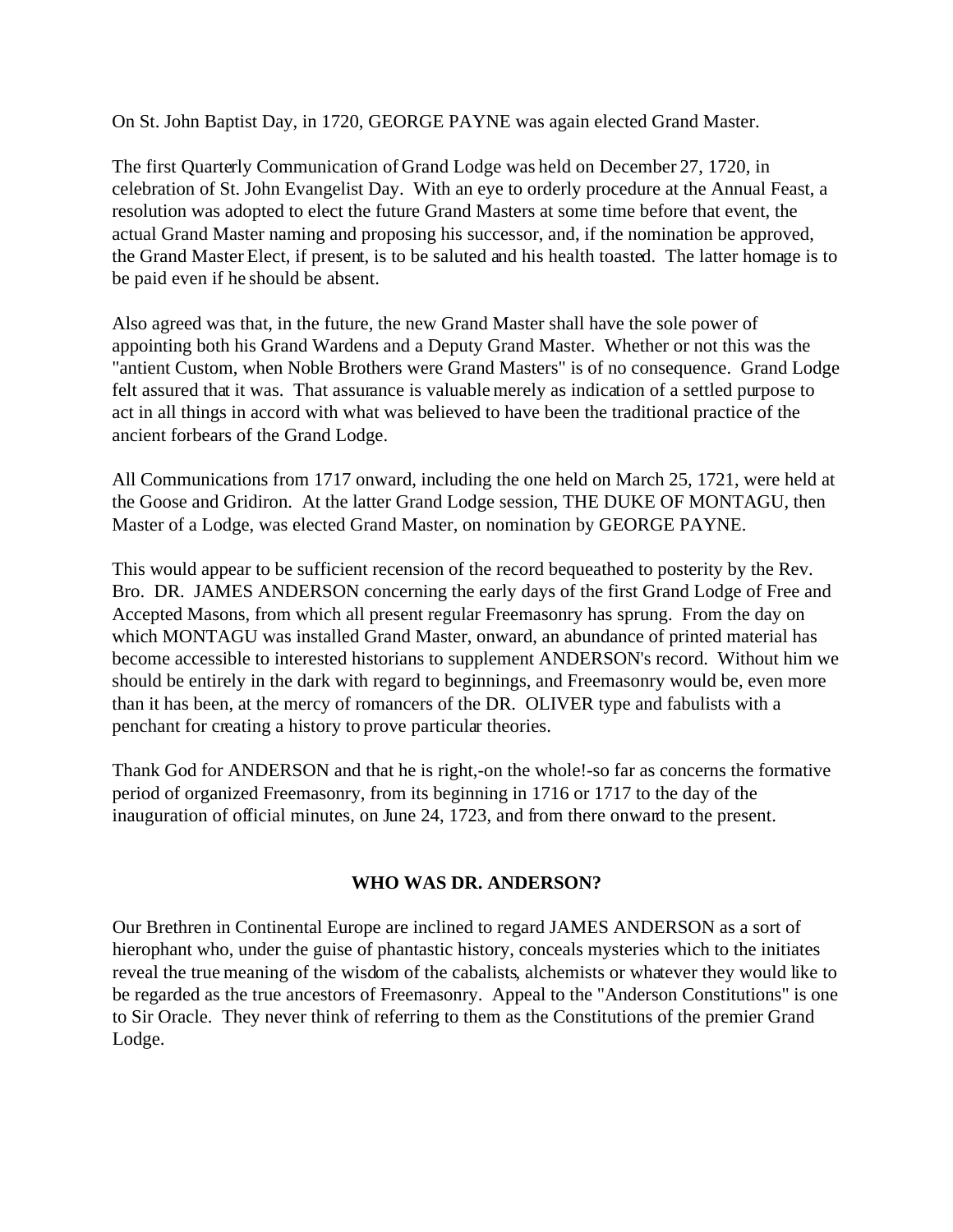In England, on the other hand, the tendency has been to regard ANDERSON as a mere hack, diffuse, and utterly unreliable in almost everything but the Charges and Regulations, which are not his, but are transcripts of the authoritative law of Grand Lodge.

The Scots and the Irish took over the Constitutions "as is" and have not troubled themselves about the "History" bound up with the book ' One who does not know the Scots might think national pride would have stirred them from the very beginning to gather everything available in the records of their country to supply a comprehensive and authentic biography. So far they have not turned a hand. Why should they? It was a Scot who gave to England and to the world at large the Constitutions of Freemasonry. That is all that matters.

ANDERSON was a Presbyterian and the pastor of "a congregation gathered from amongst persons of the Scottish nation who resided about Westminster." The words between inverted commas appear in the first fairly satisfying biographical notice of him, a voluminous work on "Dissenting Churches and Meeting Houses in London, Westminster and Southwark," published by a non-Mason, in 1814. *Dissenter-that* is what ANDERSON, "this learned divine," was, - being a Presbyterian pastor in the early Georgian days. And it was not good manners to talk about such non-conformist persons. That may explain the night of silence enshrouding JAMES ANDERSON for almost a century. It is only within the past thirty years or so that English Masons have gone to work to build up a biography of what they could find concerning him.

In 1910, Bro. ALFRED ROBBINS read to the Quatuor Coronati Lodge his paper on "Dr. Anderson of the Constitutions" (vol. XXIII, A.Q.C.). In it he embodied much information regarding ANDERSON and his extensive literary output. The discussion by the members revealed a deep-seated unwillingness to have it appear that they consider the compiler of the Constitutions to be entitled to a niche in the Masonic hall of fame.

Bro. ROBBINS characterized ANDERSON'S work as "imaginative, fantastic and unhistorical." That passed as being about right. He spoke of ANDERSON'S "appalling industry." That was challenged. ANDERSON'S title of D.D. was questioned, etc.

Yet ANDERSON was, as Bro. ROBBINS pointed out, "the constant associate and helper" of DESAGULIERS whose "large part in the origin and development of the Grand Lodge of England" is freely acknowledged by all. The DUKE OF BUCHAN was his life-long patron. "My friend Mr. JA. ANDERSON"-writes STUKELEY in his diary. The standing and character of the men who were lifelong admirers and friends of ANDERSON ought to suffice in themselves to make critics cautious.

It is well to bear in mind also that a man must be judged against the background of the time in which he is living. Judging a man of two centuries or more ago by present day standards of scholarship is unhistorical as well as not fair. The literary life and social conditions of the London of the first third of the eighteenth century must be taken into account, to do justice to any public figure of that period.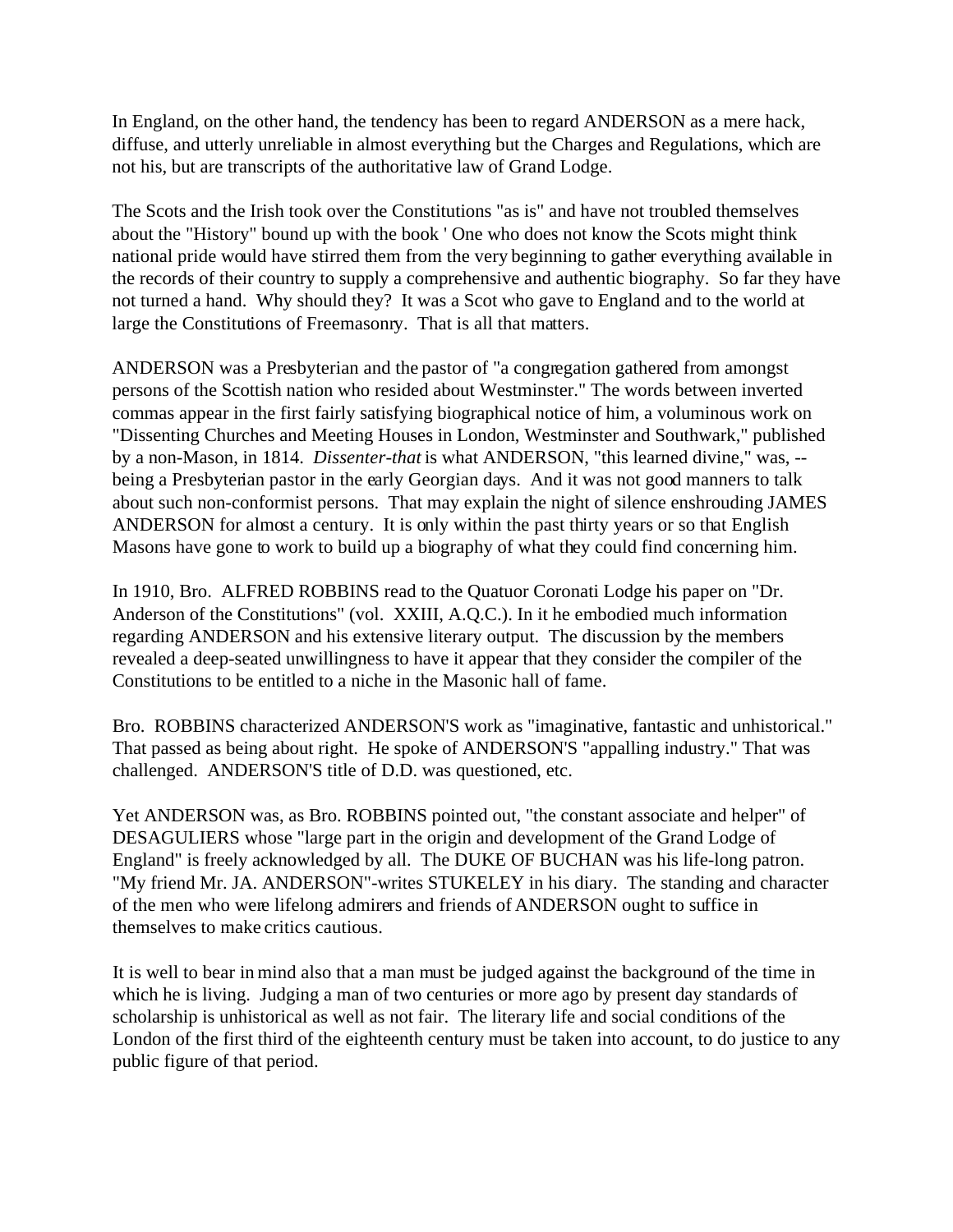JAMES ANDERSON was born at Aberdeen about 1680, he was graduated from Mareschal College, and later he received the degrees of M.A. and D.D. Sometime between 1705 and 1710 he arrived in London where he gathered together a number of his Presbyterian countrymen and became their minister. The congregation worshiped in a church formerly held by French Hugenots, on Swallow Street, with the father of DR. DESAGULIERS for their rector. Twentyfour years later, a division having arisen in his congregation, ANDERSON with his followers transferred to Lisle Street in Leicesterfields. The division appears to have arisen out of his leaning toward ceremonial, which caused his being popularly known as "Bishop Anderson" and by the facetious as "a little mass John."

His literary output was staggering, considering the amount of research necessarily involved. Among his published sermons was one preached on the anniversary of the execution of Charles I., entitled "No King-Killers" and was intended chiefly to beat down current misrepresentation of the position of the Presbyterians, during the civil wars, by showing that the conduct of his people and of Scots in general always had been entirely loyal to the crown. The sermon aroused enough interest to call for a second edition. The preface reveals that he personally had been subjected to vehement attacks from pulpit and press for anti-monarchical principles and practices. The publication is dedicated to the REV. DANIEL WILLIAMS, one of the most eminent divines of his time, by whom ANDERSON had been ordained to the ministry.

ANDERSON'S wife, Rebecca, had brought him a considerable fortune, most of which was lost in a wild orgy of speculation quite generally indulged in and finally, in 1720, resulting in disaster for all stockholders in the South Sea scheme.

Aside from the "Constitutions" his chief work was entitled "Royal Genealogies; or the Genealogical Tables of Emperors, Kings and Princes, from Adam to these times." It was professedly based on a German publication by JOHANN HUEBNEII, but considerably expanded by ANDERSON to include genealogies and dynasties and "the peers and great gentry of the Britannic isles." The latter feature found particular favor in England. The folio was dedicated to Frederick, Prince of Wales. ANDERSON spent seven years of hard labor on it, the first work of its kind on so large a scale published in the English language. Those who are interested and happen to live in or near New York City, will find a copy in the New York Public Library.

To mention only one more of his publications, there is "Unity in Trinity and Trinity in Unity," a theological treatise "by JAMES ANDERSON, D.D., chaplain to RT. HONOURABLE DAVID BUCHAN." It was dedicated to JOHN MITCHELL, M.D., for reasons of "our old friendship early contracted at the University which hitherto has not been once interrupted." SIR RICHARD ELLYES, Baronet, is mentioned, as from the library of this renowned scholar ANDERSON had obtained the use of many rare books on Classical and Oriental lore, including many Rabbinical writings.

There is no need of enlarging the list. ANDERSON continued to write to the day of his death, on May 25, 1739. "News from Elysium, or Dialogues of the Dead" was published after his death.